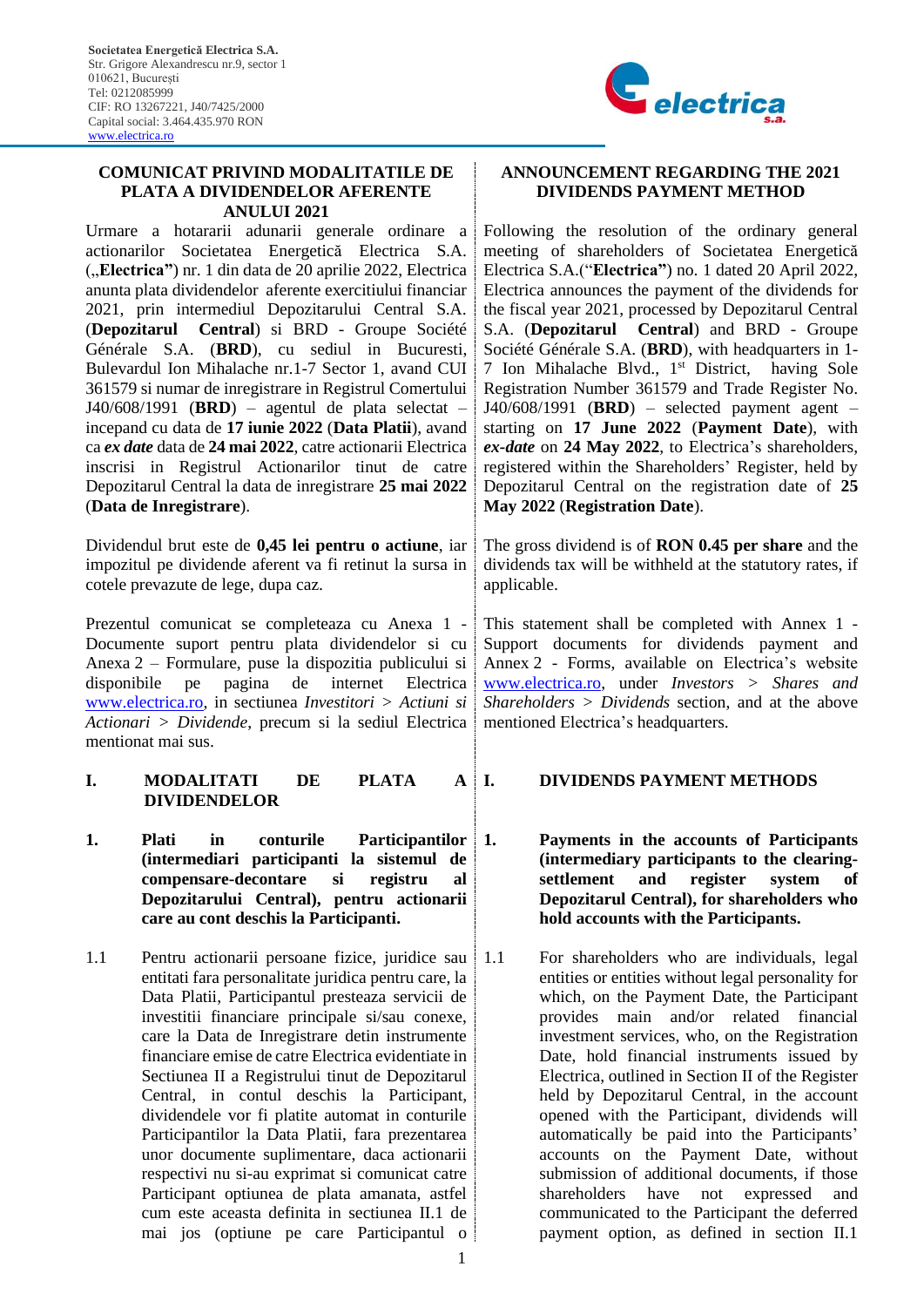comunica Depozitarului Central in cadrul raportarii la Data de Inregistrare).

## **2. Prin virament bancar in conturile actionarilor nereprezentati de Participanti, conturi comunicate Depozitarului Central**

- 2.1 Depozitarul Central va distribui dividendele prin virament bancar actionarilor nereprezentati de Participanti, actionari care transmit Depozitarului Central documentele mentionate in Anexa 1, punctul A. Documentele trebuie furnizate Depozitarului Central pana la data de data 10 iunie 2022.
- 2.2 In situatia in care se primeste un refuz bancar de plata (de exemplu cont inchis), Depozitarul Central va informa actionarul nereprezentat de Participant cu privire la aceasta imprejurare iar dividendele respective vor fi directionate pentru plata in numerar. Respectivii actionari nereprezentati de Participant vor avea posibilitatea de a ridica dividendele conform pct. [3.1](#page-1-0) de mai jos sau sa instructeze BRD sa efectueze plata in contul bancar relevant, potrivit pct. 3.2 de mai jos.
- <span id="page-1-1"></span>2.3 In cazul in care exista actionari nereprezentati de Participant care opteaza pentru plata dividendelor prin virament bancar ulterior Datei Platii, transmitand documentele prevazute in Anexa 1, punctul A, Depozitarul Central va verifica daca actionarii respectivi au incasat dividendele. In cazul in care dividendele nu au fost incasate, Depozitarul Central va bloca plata in numerar a acestora (in cazul persoanelor fizice) si va instructa plata prin virament bancar in termen de 3 zile de la momentul blocarii sau, in cazul persoanelor juridice sau entitatilor fara personalitate juridica, in termen de 3 zile de la data notificarii cu privire la noul cont bancar.

## **3. Prin intermediul BRD**

- <span id="page-1-0"></span>3.1 Distributia dividendelor in **numerar** se va face prin intermediul ghiseelor BRD catre actionarii persoane fizice nereprezentati de Participant, cu respectarea prevederilor legale incidente platilor in numerar, cu exceptia acelora care opteaza pentru plata prin virament bancar in conditiile prevazute in prezentul comunicat.
- 3.2 Distributia dividendelor prin **virament bancar** se va face prin intermediul ghiseelor BRD, catre actionarii nereprezentati de Participant,

below (option communicated by the Participant to Depozitarul Central within the report on the Registration Date).

## **2. By bank transfer to the accounts of the shareholders not represented by Participants, accounts communicated to Depozitarul Central**

2.1 Depozitarul Central will distribute dividends to shareholders by bank transfer to the shareholders not represented by Participants, shareholders who submit to Depozitarul Central the documents mentioned in Annex 1, Item A. The documents must be provided to Depozitarul Central until 10 June 2022.

- 2.2 In the event that a bank payment refusal is received (e.g. account closed), Depozitarul Central shall inform the shareholder which is not represented by a Participant of the circumstances, and the respective dividends will be redirected for cash payment. The respective shareholders not represented by Participants will be able to withdraw dividends according to item 3.1 below or to instruct BRD to make the payment into the relevant bank account, as per section 3.2 below.
- 2.3 If there are shareholders unrepresented by the Participant who opt for dividend payment by bank transfer after Payment Date by submitting the documents listed in Annex 1, item A, Depozitarul Central will verify if those shareholders cashed the dividends. If the dividends have not been cashed, Depozitarul Central will block their cash payment (for individuals) and will instruct payment by bank transfer within 3 days after blocking or, in case of legal persons or entities without legal personality, within 3 days after notification of the new bank account.

## **3. Through BRD**

- 3.1 Distribution of dividends in **cash** will be made through BRD counters in the case of individual shareholders not represented by Participants, observing the legal provisions on cash payments, except for those individual shareholders who choose the payment by bank transfer as per the procedure provided by this announcement.
	- Distribution of dividends by **bank transfer** will be made through BRD counters in the case of shareholders not represented by the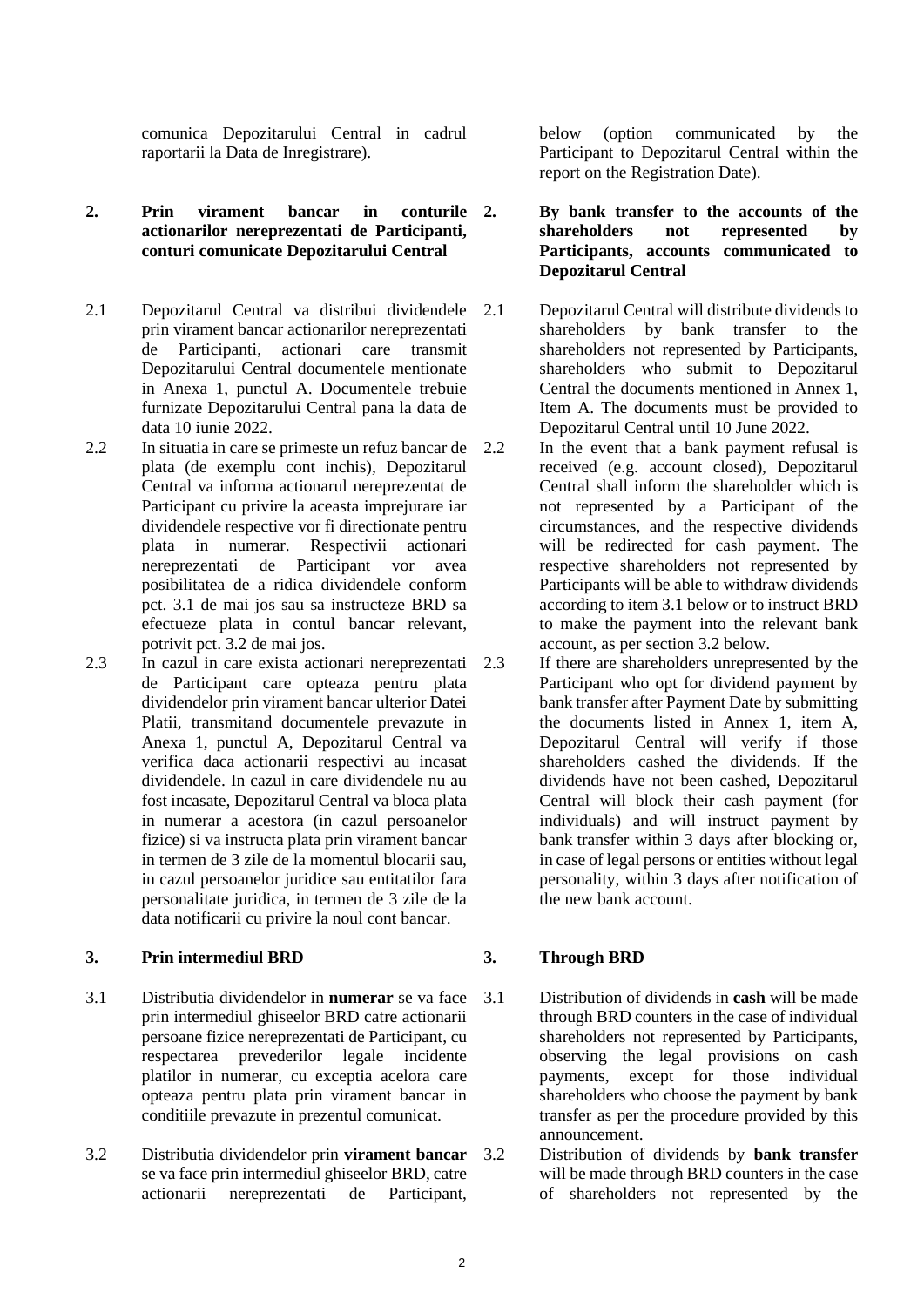persoane fizice si juridice sau entitati fara personalitate juridica care nu au cont deschis la Participant. Actionarii persoane fizice si juridice sau entitati fara personalitate juridica care doresc plata dividendelor prin numerar/transfer bancar pot solicita BRD plata prezentand la ghiseele bancii documentele suport mentionate in Anexa 1, punctul B. Persoanele juridice pot incasa contravaloarea dividendelor doar prin virament bancar.

3.3 **Lista unitatilor BRD este disponibila pe site-ul BRD** [https://www.brd.ro/agentii-si-atm](https://www.brd.ro/agentii-si-atm-uri)[uri](https://www.brd.ro/agentii-si-atm-uri)**, acest link fiind disponibil si pe site-ul**  [http://www.electrica.ro](http://www.electrica.ro/)**, in sectiunea**  *Investitori > Actiuni si Actionari > Dividende***, la urmatoarea adresa** [http://www.electrica.ro/investitori/actiuni-si](http://www.electrica.ro/investitori/actiuni-si-actionari/dividende/)[actionari/dividende/](http://www.electrica.ro/investitori/actiuni-si-actionari/dividende/)**.**

### **II. OPTIUNEA DE PLATA SI POSIBILITATEA DE A BENEFICIA DE PREVEDERI FISCALE MAI FAVORABILE**

## **1. Optiunea de plata**

- <span id="page-2-1"></span><span id="page-2-0"></span>1.1 Actionarii care au cont deschis la Participant pot opta pentru urmatoarele tipuri de plati, exprimand optiunea catre Participantul relevant care va comunica Depozitarului Central in cadrul raportarii de la Data de Inregistrare:
	- **(a)** plata dividendelor cu retinerea impozitului standard din Romania la Data Platii;
	- **(b)** plata dividendelor cu rata de impozit retinuta in mod corespunzator, conform conventiilor de evitare a dublei impuneri, in baza documentatiei transmisa de actionar catre Electrica, care va trebui sa fie receptionata de Electrica cel tarziu la data de 25 mai 2022;
	- **(c)** amanarea platii dividendelor pentru o data ulterioara Datei Platii, in cursul anului 2022, in vederea acordarii catre actionari a posibilitatii de a beneficia de prevederi fiscale mai favorabile, dupa transmiterea documentatiei fiscale catre Electrica. Plata dividendelor se va efectua in cel mult zece zile lucratoare de la data primirii de catre Electrica a documentelor suport complete si corecte si a eventualelor clarificari solicitate. In cazul actionarilor pentru

Participants, individuals and legal entities or entities without legal personality who do not have accounts opened with Participants. Shareholders, individuals and legal entities or entities without legal personality, that want dividends payment by bank transfer may require BRD the payment by submitting to the bank offices the supporting documents listed in Annex 1, item B. Legal persons can only receive the equivalent value of dividends by bank transfer.

3.3 **BRD units list is available on BRD's webpage** [https://www.brd.ro/en/agencies-and](https://www.brd.ro/en/agencies-and-atms)[atms](https://www.brd.ro/en/agencies-and-atms)**, this link being available also on Electrica's website** [http://www.electrica.ro](http://www.electrica.ro/)**, under** *Investors > Shares and Shareholders > Dividends* **section at the following address:** [http://www.electrica.ro/en/investors/shares](http://www.electrica.ro/en/investors/shares-and-shareholders/dividende_en/)[and-shareholders/dividende\\_en/](http://www.electrica.ro/en/investors/shares-and-shareholders/dividende_en/)**.**

#### **II. PAYMENT OPTIONS AND THE POSSIBILITY TO RECEIVE MORE FAVOURABLE TAXATION PROVISIONS**

## **1. Payment option**

- 1.1 Shareholders who have an account opened with the Participant may opt for the following types of payments, expressing their option to the relevant Participant, who will communicate it to Depozitarul Central within the reporting on the Registration Date:
	- **(a)** the payment of dividends by withholding standard tax in Romania on Payment Date;
	- **(b)** the payment of dividends at the rate of tax properly withheld, under double taxation avoidance conventions, based on documentation submitted by the shareholder to Electrica, which will need to be received by Electrica no later than 25 May 2022;
	- **(c)** dividends payment postponement to a later date than the Payment Date, during year 2022, in order to give the shareholders the possibility to benefit from more favourable tax provisions, after sending tax documents to Electrica. Dividends payment will be made within ten working days from receipt by Electrica of complete and correct supporting documents and of any requested clarifications. If shareholders for whom the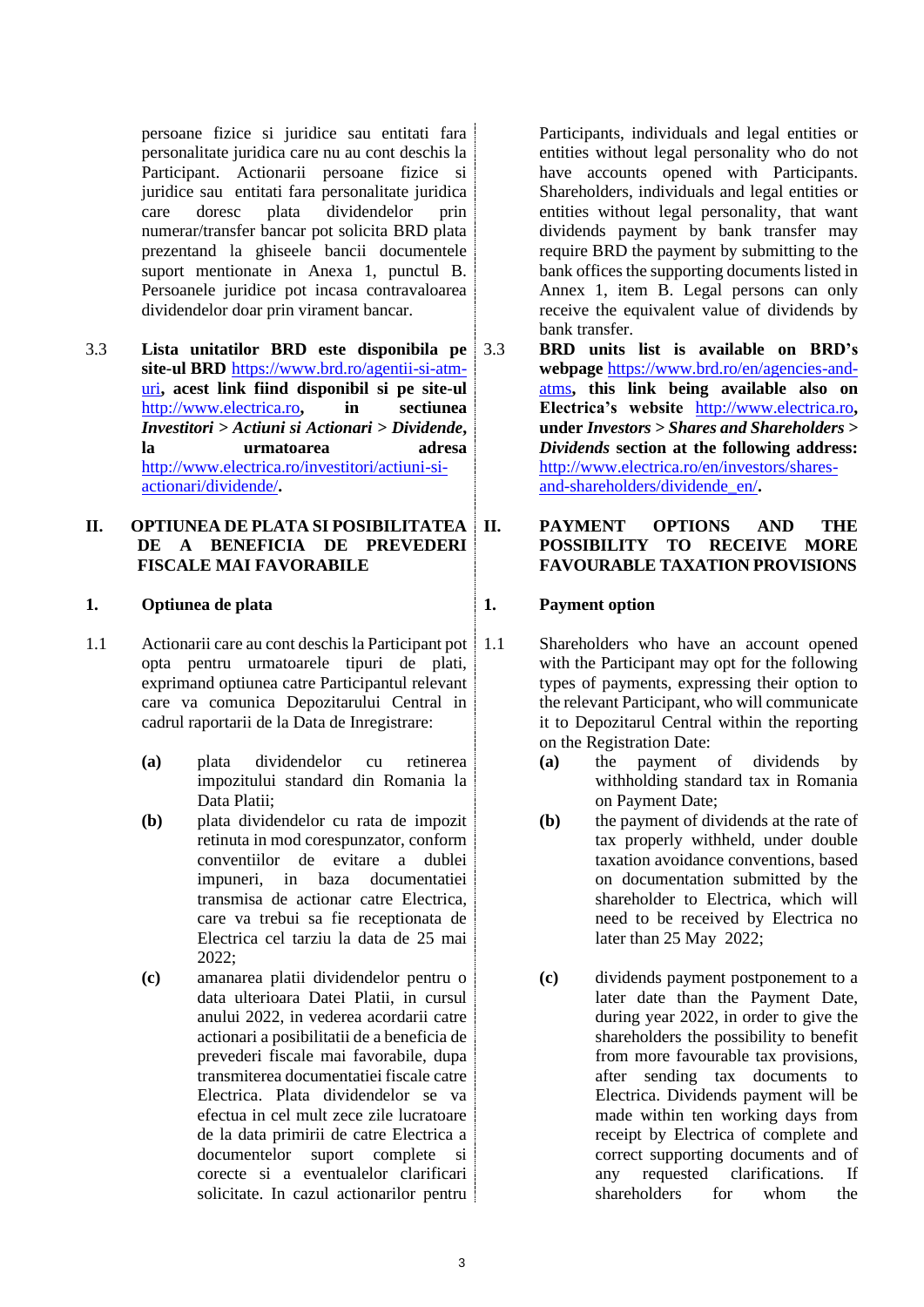care Participantii nu au depus documentele suport pana la data de 2 decembrie 2022, plata dividendelor se va efectua pe data de 9 decembrie 2022, cu retinerea cotei de impozit pe dividende standard in vigoare prevazuta de Codul Fiscal Roman.

- 1.2 Actionarii nereprezentati de Participant pot utiliza optiunile de plata prevazute la pct. [1.1](#page-2-0) de mai sus, urmand a le comunica Electrica pana la data de 25 mai 2022. Pentru exercitarea optiunii de la lit. [1.1\(b\),](#page-2-1) actionarii nereprezentanti de Participant vor transmite catre Electrica documentatia fiscala relevanta astfel incat aceasta sa fie receptionata de Electrica cel tarziu la data de 25 mai 2022.
- 1.3 In cazul detinatorilor de certificate de depozit care au la baza actiuni suport emise de Electrica, fiecare dintre acestia poate utiliza optiunile prevazute la pct. [1.1](#page-2-0) de mai sus, urmand a le comunica Electrica pana la data de 25 mai 2022.
- 1.4 **Actionarii nerezidenti** persoane fizice si juridice, vor comunica participantilor/ bancilor custode, pana la data de 25 mai 2022, numarul de identificare fiscala valabil pe teritoriul Romaniei.

## **2. Posibilitatea de a beneficia de prevederi fiscale mai favorabile**

- 2.1 In vederea stabilirii unui tratament fiscal corespunzator dividendelor aferente anului 2021 pentru actionarii fonduri de investitii fara personalitate juridica care sunt indreptatiti sa primeasca dividende aferente anului 2021, Electrica solicita trimiterea urmatoarelor documente referitoare la acesti actionari pana la data de 25 mai 2022 la adresa Electrica SA, Str. Grigore Alexandrescu nr. 9 Sector 1, Bucuresti, cod postal 010621, in atentia Directiei Financiare:
	- **(a)** declaratie pe proprie raspundere semnata de reprezentantul legal/persoana autorizata sa reprezinte fondul de investitii prin care se declara lipsa personalitatii juridice a fondului, datele de identificare a fondului (codul unic de identificare/inregistrare), astfel cum este evidentiat in Registrul Actionarilor Electrica SA tinut de catre Depozitarul Central, denumirea corecta a fondului de investitii, decizia de autorizare, numarul de inregistrare in Registrul Instrumentelor si Investitiilor

Participants did not submit supporting documents until 2 December 2022, dividends payment will be made on 9 December 2022, after withholding tax rate on standard dividends in force, as provided by the Romanian Fiscal Code.

- 1.2 Shareholders not represented by Participants may also use the payment options provided in section 1.1 above and will communicate them to Electrica until 25 May 2022. In order to exercise the option mentioned at letter 1.1 (b), the shareholders not represented by Participants will transmit to Electrica the relevant tax documentation, so that it is received by Electrica no later than 25 May 2022.
- 1.3 In the case of holders of deposit certificates which are based on underlying shares issued by Electrica, each of them may use the options provided in section. 1.1 above, by communicating it to Electrica until 25 May 2022.
- 1.4 **Non-resident shareholders** natural and legal persons, will communicate to the participants/custodian banks, until 25 May 2022, the fiscal identification number valid in Romania.

## **2. The possibility to benefit from more favourable tax provisions**

- 2.1 In order to establish the appropriate tax treatment for 2021 dividends for shareholders which are investment funds without legal personality who are entitled to receive dividends for the year 2021, Electrica requests the submission of the following documents regarding these shareholders until 25 May 2022 at Electrica SA address, 9 Grigore Alexandrescu str., District 1, Bucharest, postal code 010621, in the attention of the Financial Department:
	- **(a)** declaration on own responsibility signed by the legal representative / person authorized to represent the investment fund, which declares the lack of the legal personality of the fund, the identification data of the fund (sole identification / registration code), as evidenced by the Registry of Shareholders of Electrica SA held by the Central Depository, the correct name of the investment fund, the authorization decision, the registration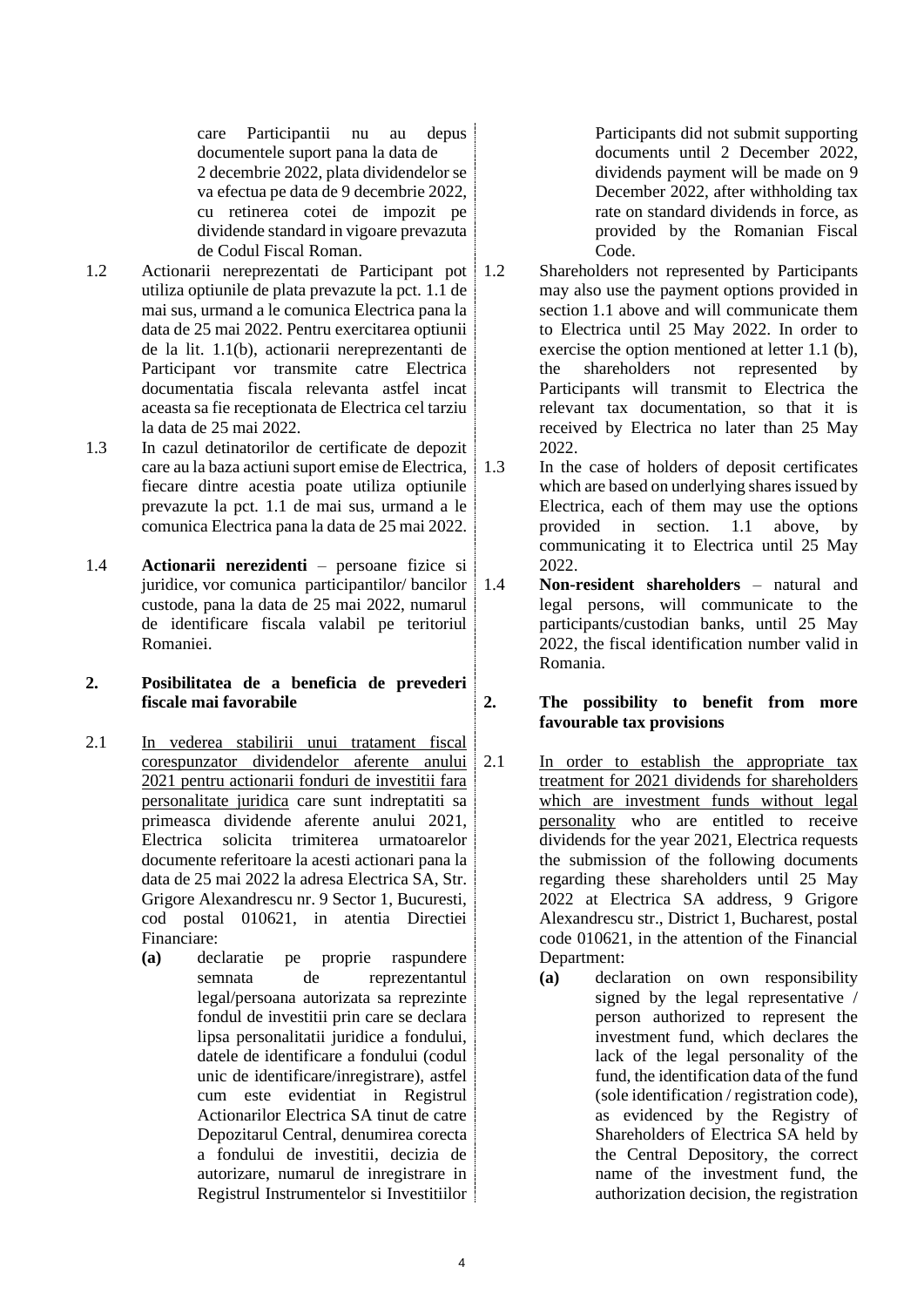Financiare, numarul si data notificarii Autoritatii de Supraveghere Financiara si valabilitatea acesteia, precum si orice alte documente si informatii pe care le considera necesare;

- **(b)** copie dupa documentul relevant din care sa rezulte calitatea persoanei care semneaza declaratia de reprezentant legal / de persoana autorizata sa reprezinte fondul;
- **(c)** copie dupa atestatul eliberat de Autoritatea de Supraveghere Financiara.

Electrica nu este responsabila de neaplicarea tratamentului fiscal mai favorabil mentionat mai sus, in lipsa prezentarii in termenul mentionat a documentatiei si / sau a clarificarilor solicitate. In situatia in care nu vor fi transmise documentele mentionate mai sus, Electrica SA va retine impozitul pe dividende din dividendul brut in cota standard in vigoare prevazuta de Codul Fiscal.

- 2.2 Actionarii nerezidenti reprezentanti printr-un Participant care doresc aplicarea prevederilor mai favorabile ale unei conventii de evitare a dublei impuneri incheiate intre Romania si tara lor de rezidenta, trebuie sa depuna certificatul de rezidenta fiscala valabil la Data Platii / emis in 2022, in termen de valabilitate, in original sau copie legalizata, apostilat/supralegalizat, daca este cazul, insotit/a de traducere autorizata in limba romana, precum si de detalii de contact pentru eventuale clarificari asupra certificatelor de rezidenta fiscala:
	- **(a)** pana la data de 25 mai 2022 (data la care sa fie receptionate), in cazul in care nu au optat pentru plata amanata a dividendelor, la adresa Electrica SA, Str. Grigore Alexandrescu nr. 9 Sector 1, Bucuresti, cod postal 010621, in atentia Directiei Financiare. Electrica nu este responsabila de neaplicarea tratamentului fiscal mai favorabil menţionat mai sus, in lipsa prezentarii in termenul mentionat a documentatiei si / sau a clarificarilor solicitate;
	- **(b)** pana cel tarziu la data de 2 decembrie 2022 (data la care sa fie receptionate), in cazul in care au optat pentru plata amanata a dividendelor, la adresa Electrica SA, Str. Grigore Alexandrescu nr. 9 Sector 1, Bucuresti,

number in the Register of Financial Instruments and Investments, the number and date of the notification of the Financial Supervisory Authority and its validity, as well as any other documents and information they consider necessary;

- **(b)** a copy of the relevant document stating the quality of the person signing the declaration of legal representative / person authorized to represent the fund;
- **(c)** copy of the certificate issued by the Financial Supervisory Authority.

Electrica is not responsible if the more favourable fiscal treatment mentioned above is not applied in case the documentation and / or clarifications requested have not been submitted within the said deadline. In the event that the documents mentioned above will not be transmitted, Electrica SA will withhold the dividend tax from the gross dividend at the standard rate in force stipulated by the Fiscal Code.

- 2.2 Non-resident shareholders represented by a Participant who wish the application of more favourable tax provisions of a double taxation avoidance convention concluded between Romania and their country of residence, must submit tax residency certificate valid on the Payment Date / issued in 2022, within validity, in original or certified copy, apostilled/ super legalized, if necessary, accompanied by its authorized Romanian translation, as well as by contact details, for any clarifications on tax residency certificates:
	- **(a)** until 25 May 2022 (date to be received) if they have not opted for deferred payment of dividends, at Electrica SA, 9 Grigore Alexandrescu Str.. district 1, Bucharest, postal code 010621, to the attention of the Financial Division. Electrica is not responsible for non-application of more favourable tax treatment mentioned above, in lack of submission within the specified term of the requested documentation and / or clarifications;
	- **(b)** no later than 2 December 2022 (date to be received) if they have opted for deferred payment of dividends, at Electrica SA, 9 Grigore Alexandrescu Str., district 1, Bucharest, postal code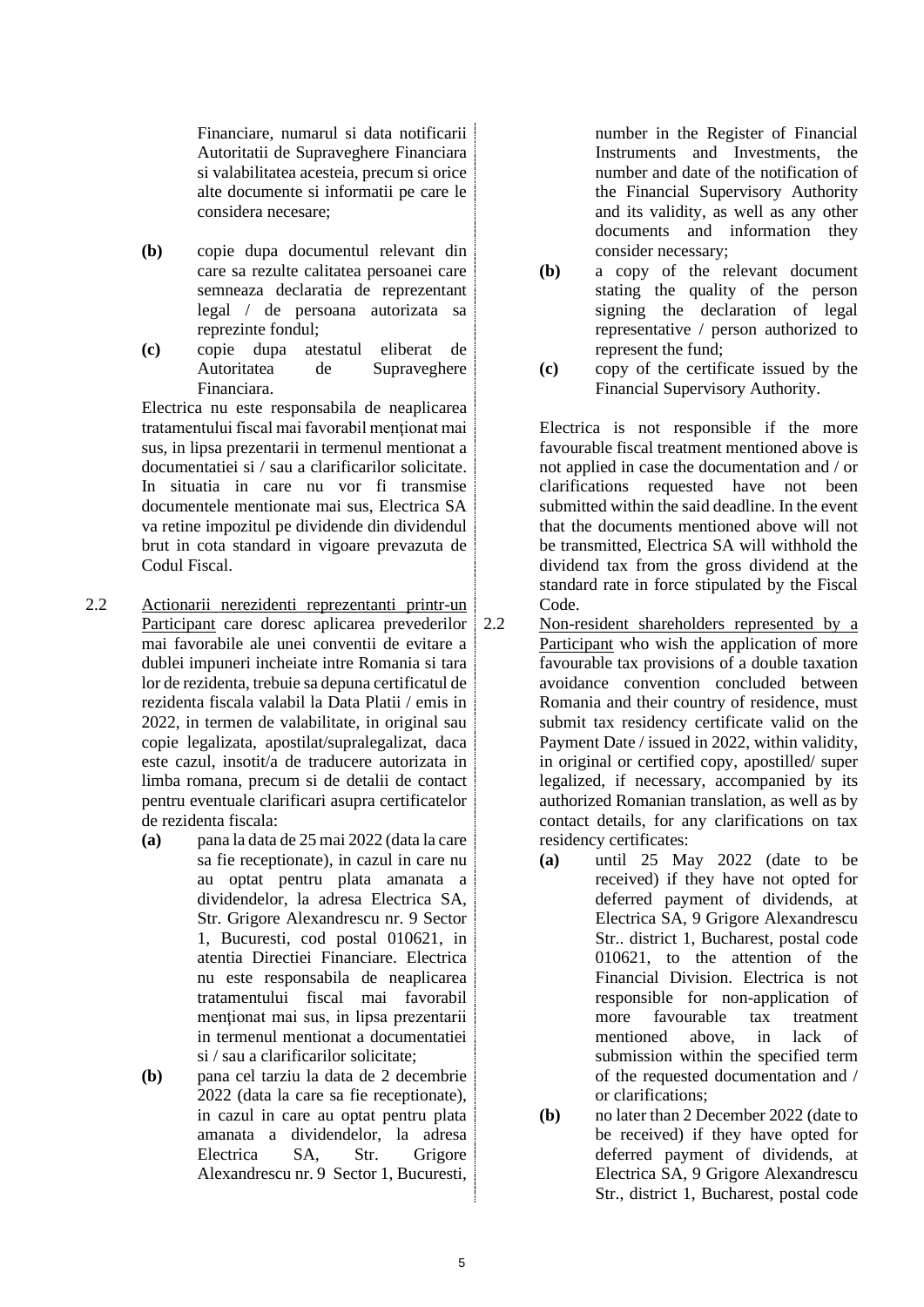cod postal 010621, in atentia Directiei Financiare.

Participantii vor mentiona in adresa de inaintare a documentelor fiscale mentionate mai sus faptul ca acestea se refera la actionari ai Electrica si la dividende aferente anului financiar 2021, cu indicarea listei actionarilor pentru care se depun documentele fiscale, lista care sa cuprindă: denumirea completa a acţionarului (pentru cazurile unde denumirea din Registrul Actionarilor este diferita de cea mentionata in documentele fiscale, se vor prezenta in rubrica "Alte observatii" motivele/explicatiile acestor diferente), codul de identificare a actionarului in conformitate cu codul de identificare transmis Depozitarului Central (NIN), numar de actiuni detinute la Data de Inregistrare (25 mai 2022), alte observatii (inclusiv indicarea actionarilor care reprezinta fonduri de pensii nerezidente astfel cum sunt ele definite in legislatia statului membru al Uniunii Europene sau in unul dintre statele AELS).

- 2.3 In cazul actionarilor nerezidenti reprezentati printr-un Participant, Electrica va retine impozitul pe dividende din dividendul brut in cota standard in vigoare prevazuta de Codul Fiscal Roman daca:
	- **(a)** nu au optat pentru plata amanata si nu au transmis certificatul de rezidenta fiscala (inclusiv documentele prevazute la pct. 1.2. din Anexa 1, punctul A, referitoare la fondurile de pensii nerezidente) si eventualele clarificari solicitate, pana la data de 25 mai 2022 (data la care sa fie receptionate);
	- **(b)** au optat pentru plata amanata, dar nu au transmis cel tarziu pana la data de 2 decembrie 2022 (data la care sa fie receptionate), certificatul de rezidenta fiscala (inclusiv documentele prevazute la pct. 1.2. din Anexa 1, punctul A, referitoare la fondurile de pensii nerezidente) si eventualele clarificari solicitate.
- 2.4 Detinatorii de certificate de depozit nerezidenti care doresc aplicarea prevederilor mai favorabile ale unei conventii de evitare a dublei impuneri incheiate intre Romania si tara lor de rezidenta, trebuie sa se asigure ca Electrica

010621, to the attention of the Financial Division.

The Participants will mention in the address accompanying the tax documents submission mentioned above that they relate to shareholders of Electrica and to the dividends for the financial year 2021, indicating the list of shareholders for whom tax documents are submitted. This list must comprise: full name of shareholder (for cases where the name from the Shareholders' Register is different from the one mentioned in the tax documents, reasons / explanations for these differences will be submitted in the column "Other observations"), the shareholder identification code in accordance with the identification code sent to Depozitarul Central (NIN) , number of shares held on the Registration Date (25 May 2022), other observations (including the indication of shareholders representing non-resident pension funds as defined in European Union Member State legislation or in one of the EFTA States).

- In case of non-resident shareholders represented by a Participant, Electrica will withhold dividend tax from gross dividend in the standard rate in force provided by the Romanian Fiscal Code if:
	- **(a)** they have not opted for deferred payment and have not submitted tax residency certificate (including documents specified in section 1.2. of Annex 1, item A, on non-resident pension funds) and any clarifications required, until 25 May 2022 (date to be received);
	- **(b)** they have opted for deferred payment but have not submitted no later than on 2 December 2022 (date to be received), the certificate of tax residency (including documents mentioned in item. 1.2. of Annex 1, item A, for non-resident pension funds) and any clarifications requested.
- Non-resident deposit certificates holders, who wish the application of more favourable provisions of a double taxation avoidance convention concluded between Romania and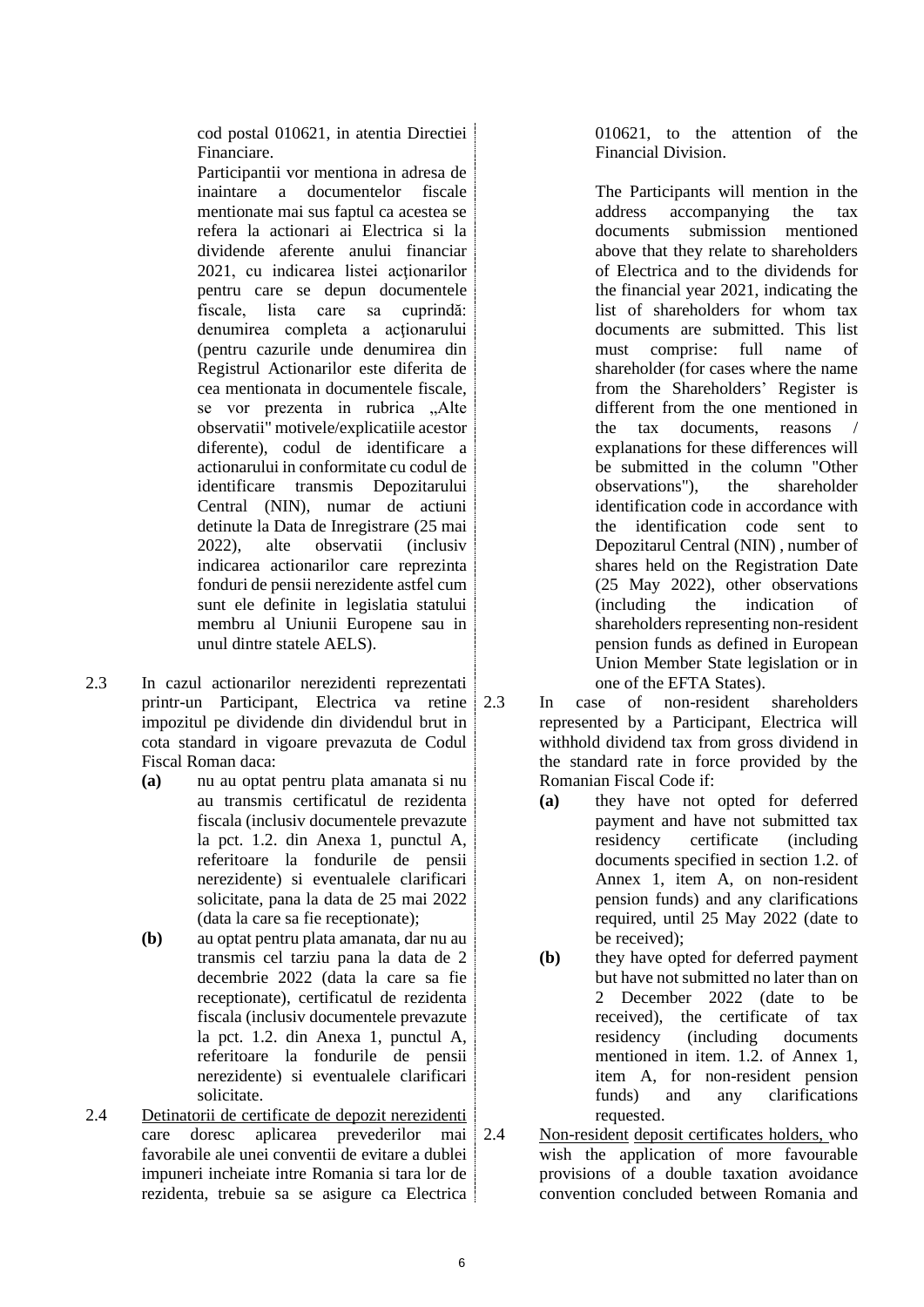primeste, certificatul de rezidenta fiscala valabil la Data Platii / emis in 2022, in termen de valabilitate, in original sau copie legalizata, apostilat/supralegalizat, daca este cazul, insotit/a de traducere autorizata in limba romana, precum si detalii de contact pentru eventuale clarificari asupra certificatelor de rezidenta fiscala:

- **(a)** astfel incat Electrica sa receptioneze certificatul cel tarziu la data de 25 mai 2022, in cazul in care nu au optat pentru plata amanata a dividendelor, la adresa Electrica SA, Str. Grigore Alexandrescu nr. 9, Sector 1, Bucuresti, cod postal 010621, in atentia Directiei Financiare. Electrica nu este responsabila de neaplicarea tratamentului fiscal mai favorabil mentionat mai sus, in lipsa prezentarii in termenul mentionat a documentatiei si / sau a clarificarilor solicitate;
- **(b)** astfel incat Electrica sa receptioneze certificatul cel tarziu la data de 2 decembrie 2022, in cazul in care au optat pentru plata amanata a dividendelor, la adresa Electrica SA, Str. Grigore Alexandrescu nr. 9, Sector 1, Bucuresti, cod postal 010621, in atentia Directiei Financiare.

Electrica va efectua plata dividendelor catre detinatorii de certificate de depozit cu rata de impozit retinuta in mod corespunzator conform conventiilor de evitare a dublei impuneri, in masura in care primeste documentatia fiscala relevanta conform prevederilor de mai sus, precum si lista detinatorilor de certificate de depozit inregistrati la Data de Inregistrare, intocmita de depozitarul certificatelor de depozit, din care sa rezulte corespondenta intre documentele fiscale transmise catre Electrica si identitatea detinatorilor de certificate de depozit inregistrati in aceasta calitate la Data de Inregistrare.

Adresa de inaintare a documentelor fiscale mentionate mai sus trebuie sa mentioneze faptul ca acestea se refera la detinatorii de certificate de depozit avand la baza actiuni suport emise de Electrica si la dividende aferente anului financiar 2021, cu indicarea listei detinatorilor de certificate de depozit pentru care se depun documentele fiscale, lista care sa cuprindă: denumirea completa a detinatorului de certificate de depozit, numar de certificate de their country of residence, must ensure that Electrica gets the tax residence certificate valid on the Payment Date / issued in 2022 within its validity, in original or certified copy, apostilled / super legalized, if necessary, accompanied by its Romanian authorized translation, as well as by contact details, for any clarifications on tax residency certificates:

- **(a)** so that Electrica receives the certificate no later than 25 May 2022, if they have not opted for deferred payment of dividends, at Electrica SA, 9 Grigore Alexandrescu Str., District 1, Bucharest, postal code 010621, to the attention of the Financial Division. Electrica is not responsible for not applying the more favourable tax treatment mentioned above, in lack of submission the requested documentation and/or clarifications within the term specified of;
- **(b)** so that Electrica receives the certificate no later than 2 December 2022, if they have opted for deferred payment of dividends, at Electrica SA, Str. Grigore Alexandrescu. 9 district 1, Bucharest, postal code 010621, to the attention of the Financial Division.

Electrica will pay dividends to holders of deposit certificates with tax rate properly withheld according to double taxation avoidance conventions, to the extent that Electrica receives the relevant tax documentation as specified above, as well as the list of registered holders of deposit certificates on Registration Date, compiled by the depositary of deposit certificates, proving the correlation between tax documents sent to Electrica and identity of deposit certificates holders registered as such on the Registration Date.

The submission address of tax documents mentioned above must mention that they refer to holders of deposit certificates issued based on Electrica shares and to dividends for the financial year 2021, and must provide a list of deposit certificates holders for whom tax documentation is submitted. The list must include: full name of deposit certificates holder, number of deposit certificates held on Registration Date (3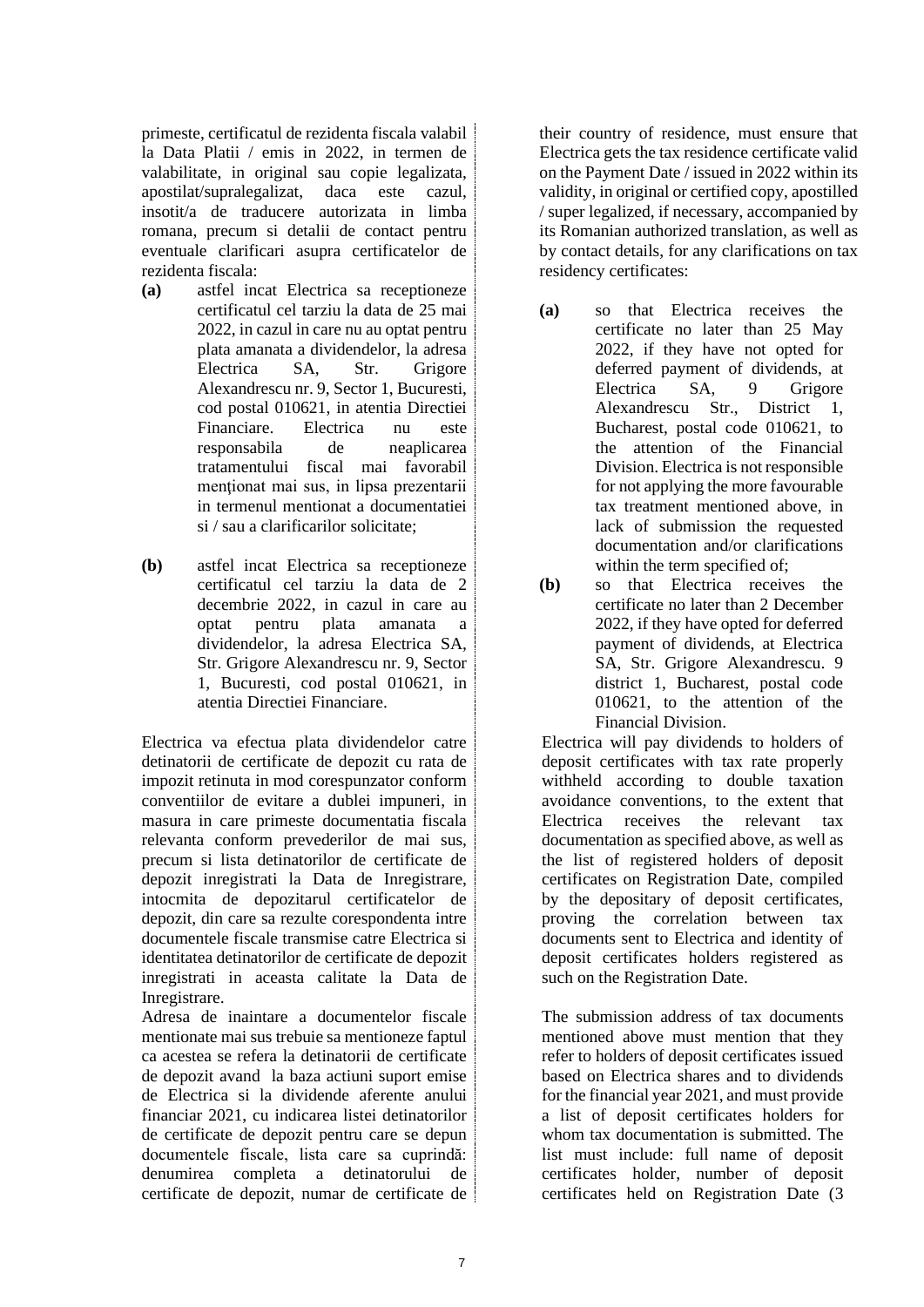depozit detinute la Data de Inregistrare (25 mai 2022), alte observatii care sa permita corelarea intre documentele fiscale si identitatea detinatorului de certificate de depozit.

- 2.5 In cazul detinatorilor de certificate de depozit | 2.5 avand la baza actiuni suport emise de Electrica nerezidenti, Electrica va retine impozitul pe dividende din dividendul brut in cota standard in vigoare prevazuta de Codul Fiscal Roman daca:
	- **(a)** nu au optat pentru plata amanata si nu au transmis certificatul de rezidenta fiscala (inclusiv documentele prevazute la pct. 1.2. din Anexa 1, punctul A, referitoare la fondurile de pensii nerezidente) si eventualele clarificari solicitate, astfel incat acesta sa fie receptionat de Electrica cel tarziu la data de 25 mai 2022;
	- **(b)** au optat pentru plata amanata, dar nu au transmis certificatul de rezidenta fiscala (inclusiv documentele prevazute la pct. 1.2. din Anexa 1, punctul A, referitoare la fondurile de pensii nerezidente) si eventualele clarificari solicitate astfel incat acesta sa fie receptionat de Electrica in data de 2 decembrie 2022.
- 2.6 Actionarii nerezidenti care nu au cont deschis la Participant care doresc aplicarea prevederilor mai favorabile ale conventiei de evitare a dublei impuneri incheiate intre Romania si tara lor de rezidenta trebuie sa prezinte, pana la 25 mai 2022 (data la care trebuie sa fie receptionat de Electrica), certificatul de rezidenta fiscala valabil la Data Platii / emis in 2022, in termen de valabilitate, in original sau copie legalizata, apostilat / supralegalizat, daca este cazul, insotit/a de traducere autorizata in limba romana, precum si detalii de contact pentru eventuale clarificari asupra certificatelor de rezidenta fiscala (in cazul fondurilor de pensii nerezidente se vor depune si documentele prevazute la pct. 1.2. din Anexa 1, punctul A, referitoare la fondurile de pensii nerezidente). Daca documentele mentionate anterior si eventualele clarificari solicitate nu sunt transmise impreuna cu cererea de plata a dividendelor prin virament bancar inainte de plata dividendelor, Electrica va retine impozitul pe dividende din dividendul brut in cota standard prevazuta de Codul Fiscal Roman in vigoare.
- 2.7 Actionarii nerezidenti care solicita aplicarea 2.7 unei conventii de evitare a dublei impuneri incheiate intre Romania si tara lor de rezidenta

May 2022), other observations enabling the correlation between tax documents and identity of the deposit certificates holder.

- In the case of non-resident deposit certificates holders based on support shares issued by Electrica, Electrica will withhold dividend tax from the gross dividend in the standard rate in force provided by the Romanian Fiscal Code if:
	- **(a)** they have not opted for deferred payment and have not submitted tax residency certificate (including documents specified in section 1.2. of Annex 1, item A on non-resident pension funds) and any clarifications required, so that it is received by Electrica no later than 25 May 2022;
	- **(b)** they opted for deferred payment but have not submitted tax residency certificate (including documents specified in section 1.2. of Annex 1, item A on non-resident pension funds) and any clarifications requested so that it is received by Electrica no later than 2 December 2022.
- 2.6 Non-resident shareholders who do not have accounts opened with a Participant, who wish the application of more favourable provisions of double taxation avoidance convention, concluded between Romania and their country of residence, must submit until 25 May 2022 (the date on which must be received by Electrica) the tax residence certificate valid on the Payment Date / issued in 2022, valid, in original or certified copy, apostilled / super legalized, if necessary, accompanied by its Romanian certified translation, and by contact details for any clarification on tax residency certificates (in case of non-resident pension funds, the documents referred to in section 1.2. of Annex 1, item A on non-resident pension funds will also be submitted). If the aforementioned documents and any requested clarifications have not been submitted together with the request for payment of dividends by bank transfer before the payment of dividends, Electrica will withhold dividend tax from the gross dividend in the standard rate provided by the Romanian Fiscal Code in force.
- Non-resident shareholders who request the application of double taxation avoidance convention, concluded between Romania and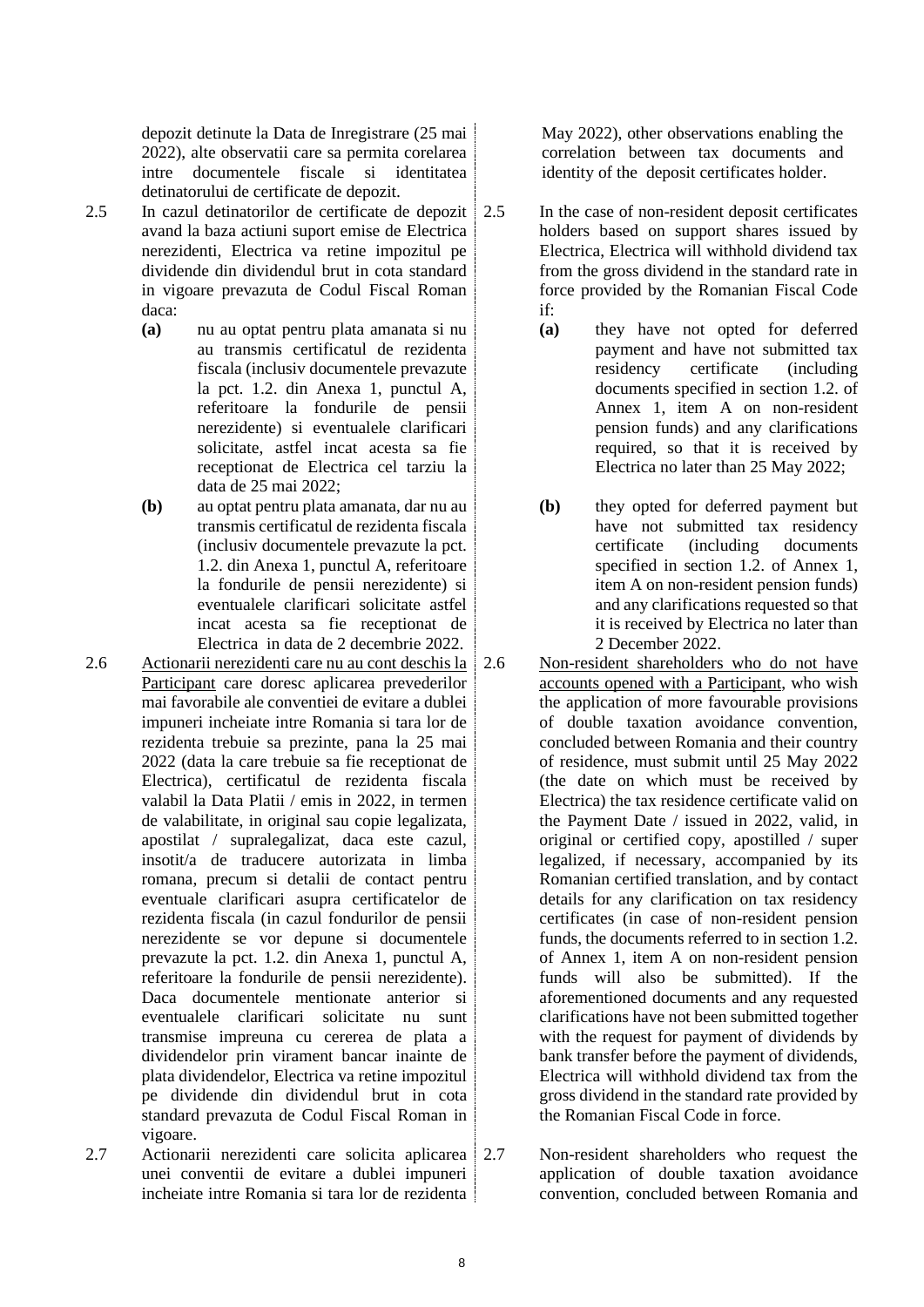vor specifica acest lucru in cererea de plata. De asemenea, actionarii nerezidenti care reprezinta fonduri de pensii, astfel cum sunt ele definite in legislatia statului membru al Uniunii Europene sau in unul dintre statele AELS, vor specifica acest aspect in cererea de plata.

\* \*

In situatia in care documentele suport mentionate in Anexa 1 sunt emise intr-o alta limba decat limba romana, acestea trebuie insotite de traducerea legalizata in limba romana, iar daca sunt emise de o autoritate straina acestea trebuie sa fie apostilate sau supralegalizate, dupa caz.

Titularul contului bancar in care se solicita transferul dividendelor poate fi doar actionarul. Plata dividendelor cuvenite actionarilor Electrica pentru exercitiul financiar 2021 este supusa prevederilor generale in materia prescriptiei, fiind prescrisa incepand cu data de 17 iunie 2025, respectiv in termen de 3 ani de la data de 17 iunie 2022.

BRD si Depozitarul Central, dupa caz, isi rezerva dreptul de a solicita actionarului / imputernicitului acestuia documente suplimentare in urma analizarii cererilor de plata a dividendelor Electrica.

Informatii suplimentare privind procedura de plata a dividendelor pot fi solicitate:

- la BRD la adresa de email [titluri@brd.ro](mailto:titluri@brd.ro) sau la urmatoarele numere de telefon+40721.273.310 , +40 722.539.829 sau +40722.642.649.
- la Depozitarul Central la adresa de email

[dividende@depozitarulcentral.ro.](mailto:dividende@depozitarulcentral.ro)

• pentru alte tipuri de intrebari referitoare la dividende sau actiuni Electrica, va rugam sa accesaţi site-ul societatii [www.electrica.ro,](http://www.electrica.ro/) sectiunea *Investitori > Actiuni si Actionari > Dividende,* sau sa contactati departamentul de relatii cu investitorii din cadrul Electrica la adresa de email [ir@electrica.ro.](mailto:ir@electrica.ro)

De asemenea, Electrica va publica o lista de raspunsuri la intrebari frecvente referitoare la plata dividendelor pe site-ul [www.electrica.ro,](http://www.electrica.ro/) la sectiunea *Investitori > Actiuni si Actionari > Dividende*, la urmatoarea adresa: [http://www.electrica.ro/investitori/actiuni-si](http://www.electrica.ro/investitori/actiuni-si-actionari/dividende/)[actionari/dividende/.](http://www.electrica.ro/investitori/actiuni-si-actionari/dividende/)

their country of residence, will specify this in the request for payment. Also, non-resident shareholders representing pension funds, as defined in European Union Member State legislation or in one of the EFTA States, will specify this in the request for payment.

\* \*

If the supporting documents listed in Annex 1 are issued in a language other than Romanian, they must be accompanied by a legalized translation into Romanian and, if issued by a foreign authority, they must be authenticated by apostille or super legalized, as appropriate.

The holder of the bank account to which the dividends transfer is requested may only be the shareholder's account. Payment of dividends due to Electrica shareholders for the financial year 2021 is subjected to the general provisions in the matter of statute of limitation, the statute of limitation starting on 17 June 2025, respectively within 3 years from 17 June 2022. BRD and Depozitarul Central, as applicable, reserve the right to require the shareholder / its representative additional documents, after analysing Electrica's dividend payment applications.

Additional information on the procedure for dividends payment may be requested:

- at BRD, at e-mail address [titluri@brd.ro](mailto:titluri@brd.ro) or at the following phone numbers:  $+40721.273.310 +40$ 722.539.829 sau +40722.642.649.
- at Depozitarul Central, at e-mail address [dividende@depozitarulcentral.ro.](mailto:dividende@depozitarulcentral.ro)
- for other questions regarding Electrica's dividends or shares, please visit the company website [www.electrica.ro,](http://www.electrica.ro/) *Investors > Shares and Shareholders > Dividends* section*,* or contact Electrica's Investor Relations department at email address [ir@electrica.ro.](mailto:ir@electrica.ro)

Also, Electrica will publish a list of answers to frequently asked questions regarding the dividend payment on website [www.electrica.ro,](http://www.electrica.ro/) under *Investors > Shares and Shareholders > Dividends* section, at the following address:

[http://www.electrica.ro/en/investors/shares-and](http://www.electrica.ro/en/investors/shares-and-shareholders/dividende_en/)[shareholders/dividende\\_en/.](http://www.electrica.ro/en/investors/shares-and-shareholders/dividende_en/)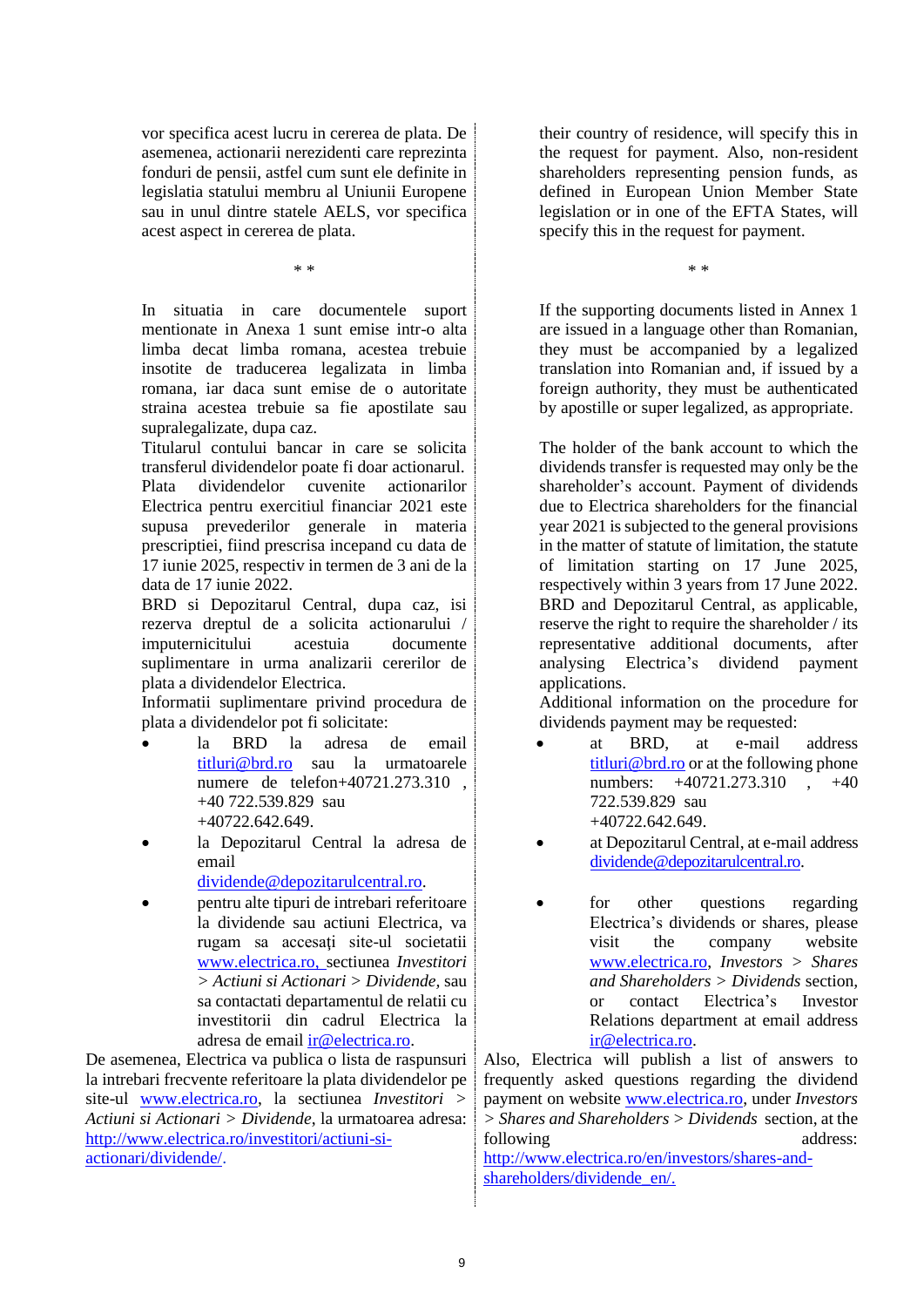## **Nota de informare privind prelucrarea datelor cu caracter personal in scopul platii dividendelor**

Va informam ca Societatea Energetica Electrica SA prelucreaza datele cu caracter personal ale actionarilor in conformitate cu Regulamentul 679/2016 (GDPR) si legislatia nationala in vigoare.

Astfel in scopul platii dividendelor si a impozitului pe veniturile din dividende, precum si pentru eliberarea dovezilor/adeverintelor de plata a dividendelor si a impozitului pe veniturile din dividende, Societatea Energetica Electrica SA prelucreaza urmatoarele date cu caracter personal ale actionarilor, persoane fizice si, dupa caz, ale persoanelor fizice - reprezentanti ai actionarilor: datele cu caracter personal din Registrul actionarilor Societatii Energetice Electrica S.A. (Registrul actionarilor), respectiv: nume, prenume, cod numeric personal (CNP- cetateni romani) sau un cod unic de identificare echivalent (cetateni straini); seria si numarul actului de identitate (carte de identitate/ pasaport/alt document echivalent), numar de identificare fiscala, adresa, numar actiuni, valoarea dividendului cuvenit fiecarui actionar (bruta / neta) si valoarea impozitului pe venuturile de dividende datorat de fiecare actionar, datele cu caracter personal din certificatele de rezidenta fiscala.

Datele cu caracter personal mentionate mai sus sunt obtinute de la Depozitarul Central sub forma unui extras din Registrul actionarilor sau din certificatele de rezidenta fiscala, de la participantii la sistemul Depozitarului Central S.A., in temeiul contractelor incheiate cu actionarii, pentru datele cu caracter personal prevazute in documentele transmise pentru evitarea dublei impuneri.

In vederea efectuarii platilor, datele cu caracter personal ale actionarilor sunt transmise catre:.

- Angajati din cadrul Societatii Energetice Electrica S.A., care au ca sarcina de serviciu plata dividendelor,
- Depozitarul Central S.A.,
- Agentul de plata BRD Groupe Societe Generale,
- Agentul fiscal pentru plata dividendelor
- Agentia Nationala de Administrare Fiscala.

Societatea Energetica Electrica SA nu transfera si nu intentioneaza sa transfere datele cu caracter personal catre alte companii, organizatii sau persoane din state terte sau catre organizatii internationale.

Datele personale vor fi arhivate potrivit legislatiei aplicabile.

#### **Information note on processing the personal data for the purpose of paying dividends**

We inform you that Societatea Energetica Electrica SA processes shareholders' personal data in accordance with Regulation 679/2016 (GDPR) and the national legislation in force.

Thus, for the purpose of paying dividends and dividend income tax, as well as for issuing evidence / certificates of payment of dividends and dividend income tax, Societatea Energetica Electrica SA processes the following personal data of shareholders, individuals and, if the case, of individuals who are shareholders' representatives: personal data from the Shareholders Register of Societatea Energetice Electrica S.A. (Shareholders Register), respectively: name, surname, personal numerical code (PIN - Romanian citizens) or an equivalent unique identification code (foreign citizens); series and number of the identity document (identity card / passport / other equivalent document), fiscal identification number, address, number of shares, value of the dividend due to each shareholder (gross / net) and the value of the dividend tax due by each shareholder, the personal data from the fiscal residence certificates.

The personal data mentioned above are obtained from Depozitarul Central in the form of an extract from the Shareholders Register or from the certificates of fiscal residence, from the participants in Depozitarul Central SA's system, based on the agreements concluded with shareholders, for the personal data provided in the documents submitted to avoid double taxation

In order to make payments, shareholders' personal data is transmitted to:

- Employees of Societatea Energetice Electrica S.A., whose task is to pay dividends,
- Depozitarul Central S.A.,
- The paying agent BRD Groupe Societe Generale,
- The fiscal agent for the payment of dividends
- The National Agency of Fiscal Administration.

Societatea Energetica Electrica SA does not transfer or intend to transfer the personal data to other companies, organizations or individuals in third countries or to international organizations.

The personal data will be archived according to the applicable legislation.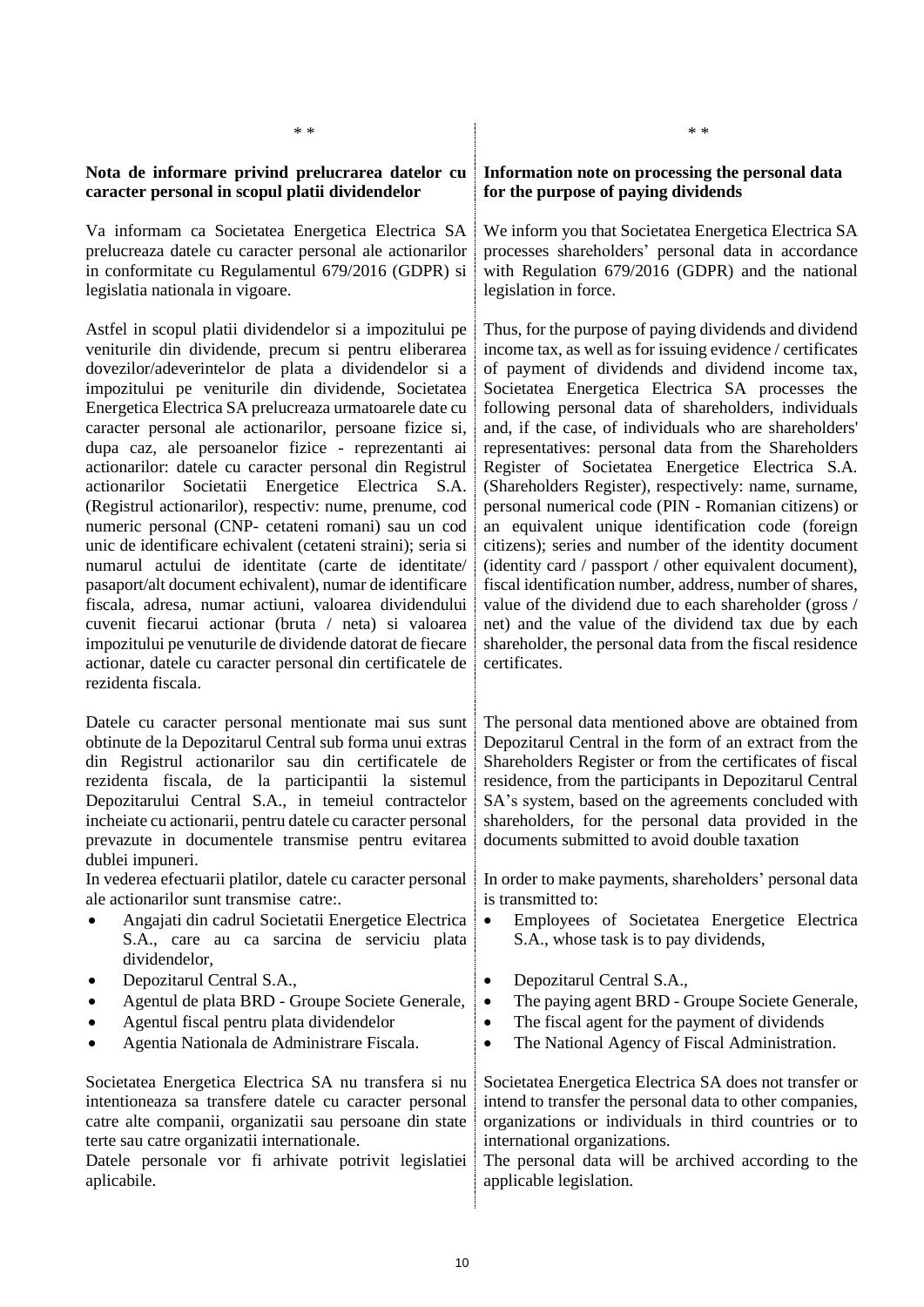| Va puteti exercita oricând drepturile prevazute la art. 15-                                                                                                                                                                                                                       | You can exercise at any time the rights provided in art.                                                                                                                                                                                                        |
|-----------------------------------------------------------------------------------------------------------------------------------------------------------------------------------------------------------------------------------------------------------------------------------|-----------------------------------------------------------------------------------------------------------------------------------------------------------------------------------------------------------------------------------------------------------------|
| 19 si 21 din Regulamentul 679/2016RGPD, prin                                                                                                                                                                                                                                      | 15-19 and 21 of Regulation 679 / 2016 RGPD, by                                                                                                                                                                                                                  |
| transmiterea unei solicitari scrise la adresa str. Grigore                                                                                                                                                                                                                        | sending a written request to 9 Grigore Alexandrescu                                                                                                                                                                                                             |
| Alexandrescu nr 9, sector 1, Bucuresti, sau prin e-mail                                                                                                                                                                                                                           | Street, sector 1, Bucharest, or by e-mail to                                                                                                                                                                                                                    |
| la adresa office@electrica.ro.                                                                                                                                                                                                                                                    | office@electrica.ro.                                                                                                                                                                                                                                            |
| Aveti de asemenea dreptul de a depune o plangere la                                                                                                                                                                                                                               | You also have the right to file a complaint with the                                                                                                                                                                                                            |
| ANSPDCP.                                                                                                                                                                                                                                                                          | ANSPDCP.                                                                                                                                                                                                                                                        |
| Pentru informatii suplimentare privind protectia datelor<br>cu caracter personal prelucrate de Electrica, va rugam sa<br>consultati nota de informare generala de pe website-ul<br>https://www.electrica.ro/wp-<br>companiei:<br>content/uploads/2018/05/nota-informare-gdpr.pdf. | For additional information regarding the protection of<br>personal data processed by Electrica, please consult<br>the general information note on the company's<br>website: https://www.electrica.ro/wp-<br>content/uploads/2018/05/nota-informare-gdpr-en.pdf. |

Georgeta Corina Popescu Director General / Chief Executive Officer

> Stefan Alexandru Frangulea Director Financiar / Chief Financial Officer

Alina Camelia Mustatea p. Director Departament Trezorerie / f. Head of Treasury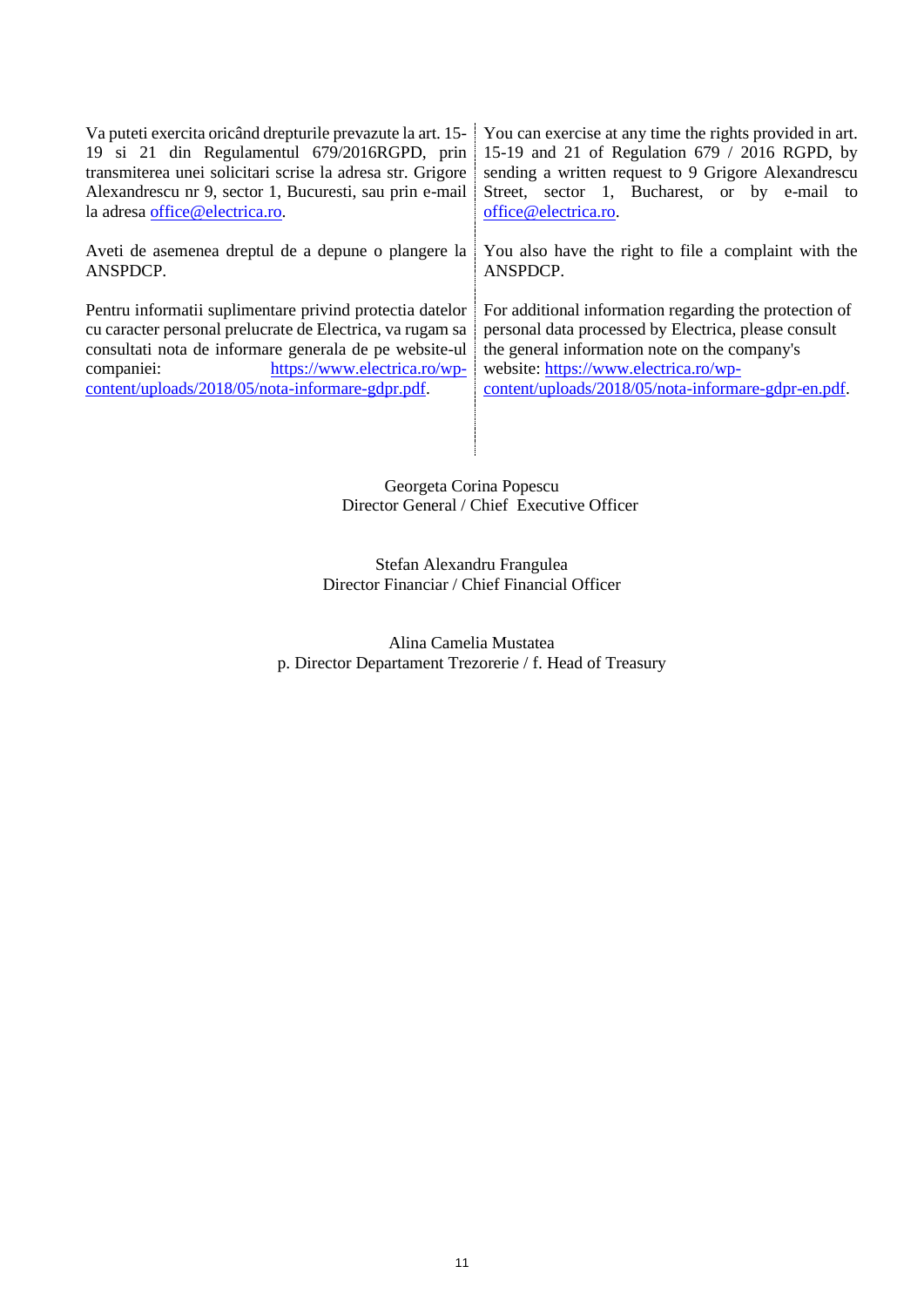| Anexe la prezentul comunicat:                                                                                                                                            | Annexes to this announcement:                                                                                                                                        |
|--------------------------------------------------------------------------------------------------------------------------------------------------------------------------|----------------------------------------------------------------------------------------------------------------------------------------------------------------------|
| ANEXA 1 - DOCUMENTE SUPORT PENTRU PLATA<br><b>DIVIDENDELOR</b>                                                                                                           | <b>ANNEX 1: SUPPORT DOCUMENTS FOR DIVIDENDS</b><br><b>PAYMENT</b>                                                                                                    |
| ANEXA 1, PUNCTUL A: Documente suport pentru plata<br>dividendelor prin virament bancar in contul comunicat<br>Depozitarului Central                                      | ANNEX 1, ITEM A: Support documents for dividends<br>payment by bank transfer in the account communicated to the<br>Depozitarul Central                               |
| ANEXA 1, PUNCTUL B: Documente suport pentru plata<br>dividendelor in numerar/ prin virament bancar, pentru plati<br><i>instructate BRD</i>                               | ANNEX 1, ITEM B: Support documents for dividends<br>payment in cash/by bank transfer, instructed to BRD                                                              |
| ANEXA 1, PUNCTUL C: ALTE PREVEDERI                                                                                                                                       | ANNEX 1, ITEM C: OTHER PROVISIONS                                                                                                                                    |
| ANEXA 2: FORMULARE                                                                                                                                                       | <b>ANNEX 2: FORMS</b>                                                                                                                                                |
| ANEXA 2, PUNCTUL A: Formular colectare cod IBAN                                                                                                                          | ANNEX 2, ITEM A: IBAN collection form                                                                                                                                |
| ANEXA 2, PUNCTUL B: Cerere de plata prin virament<br>bancar a dividendelor nete distribuite de Societatea<br>Energetică Electrica SA - Persoane fizice                   | ANNEX 2, ITEM B: Payment request by bank transfer form<br>of the net dividends distributed by Societatea Energetică<br>Electrica SA - Individuals                    |
| ANEXA 2, PUNCTUL C: Cerere de plata prin virament<br>bancar a dividendelor nete distribuite de Societatea<br>Energetică Electrica SA - Persoane juridice / alte entitati | ANNEX 2, ITEM C: Payment request by bank transfer form<br>of the net dividends distributed by Societatea Energetică<br>Electrica SA - Legal persons / other entities |
|                                                                                                                                                                          |                                                                                                                                                                      |
|                                                                                                                                                                          |                                                                                                                                                                      |
|                                                                                                                                                                          |                                                                                                                                                                      |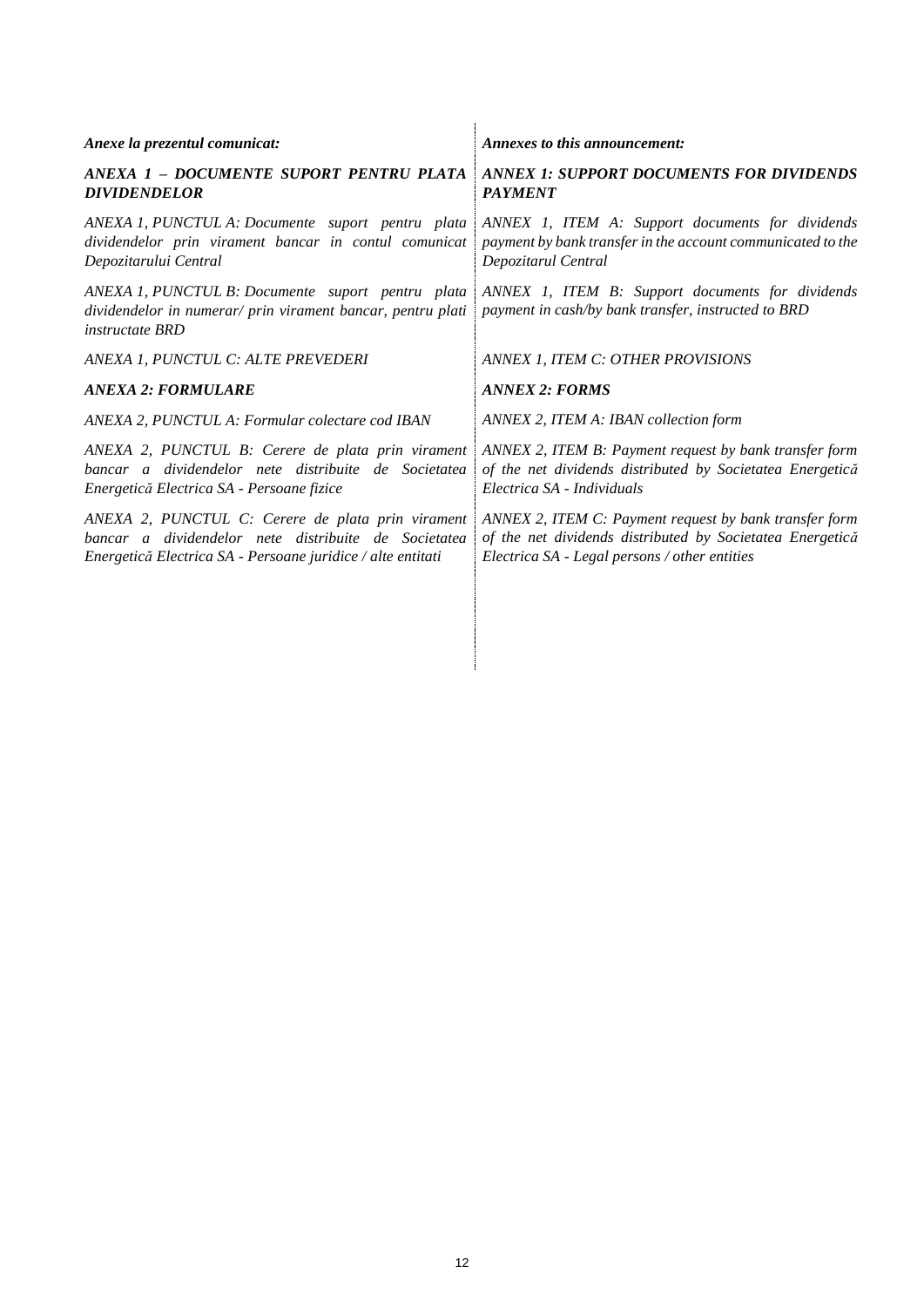## **ANEXA 1 – DOCUMENTE SUPORT PENTRU PLATA DIVIDENDELOR**

#### **ANEXA 1, PUNCTUL A**

## **(A) Documente suport pentru plata dividendelor prin virament bancar in contul comunicat Depozitarului Central**

- 1.1 Actionarii persoane fizice, personal sau prin reprezentant legal sau conventional, vor prezenta Depozitarului Central formularul de colectare cod IBAN, in care se vor preciza banca si contul (cod IBAN) deschis pe numele actionarului (modelul este atasat prezentului comunicat ca Anexa 2, Punctul A, fiind disponibil si pe site-ul Depozitarului Central [https://www.roclear.ro/Detinatori/](https://www.roclear.ro/Detinatori/DetinatoriDistribuireDividende) [DetinatoriDistribuireDividende](https://www.roclear.ro/Detinatori/DetinatoriDistribuireDividende) si al Electrica [https://www.electrica.ro/investitori/actiuni-si](https://www.electrica.ro/investitori/actiuni-si-actionari/dividende/)[actionari/dividende/\)](https://www.electrica.ro/investitori/actiuni-si-actionari/dividende/), insotit de:
	- **(a)** copia actului de identitate valabil in care sa fie lizibil codul numeric personal, certificata de titular "conform cu originalul";
	- **(b)** extras de cont sau un document eliberat de banca (semnat si stampilat) prin care se confirma existenta contului pe numele actionarului, cu precizarea codului IBAN, in original;
	- **(c)** copia documentelor care atesta calitatea semnatarului cererii de reprezentant legal sau conventional, daca este cazul; certificata de titular "conform cu originalul";
	- **(d)** copia dovezii platii tarif colectare cod IBAN (in cazul in care documentele sunt transmise catre Depozitarul Central inainte de Data Platii). Tariful de inregistrare a codului IBAN utilizat pentru efectuarea platilor prin virament bancar pentru actionari persoane fizice este de 5 Lei si se percepe pe solicitare.
- 1.2 Actionarii persoane juridice, prin reprezentant legal sau conventional, vor prezenta Depozitarului Central formularul de colectare cod IBAN in care se precizeaza banca si contul (cod IBAN) deschis pe numele actionarului (modelul este atasat prezentului comunicat ca Anexa 2, punctul A, fiind disponibil si pe siteul Depozitarului Central

[https://www.roclear.ro/Detinatori/](https://www.roclear.ro/Detinatori/DetinatoriDistribuireDividende) [DetinatoriDistribuireDividende](https://www.roclear.ro/Detinatori/DetinatoriDistribuireDividende) si al Electrica

### **ANNEX 1: SUPPORT DOCUMENTS FOR DIVIDENDS PAYMENT**

## **ANNEX 1, ITEM A**

## **(A) Support documents for dividends payment by bank transfer in the account communicated to Depozitarul Central**

- 1.1. Shareholders who are individuals, in person or by legal or conventional representative, will submit to Depozitarul Central the IBAN collection form, which specifies the bank and the account (IBAN code) opened in the name of shareholder (form is attached to this announcement as Annex 2, Item A, being also available on the website of the Depozitarul Central - [https://www.roclear.ro/Detinatori/](https://www.roclear.ro/Detinatori/DetinatoriDistribuireDividende) [DetinatoriDistribuireDividende](https://www.roclear.ro/Detinatori/DetinatoriDistribuireDividende) and on Electrica's website [https://www.electrica.ro/en/investors/shares](https://www.electrica.ro/en/investors/shares-and-shareholders/dividende_en/)[and-shareholders/dividende\\_en/\)](https://www.electrica.ro/en/investors/shares-and-shareholders/dividende_en/), accompanied by:
	- **(a)** copy of a valid ID, with legible personal identification code, and the holder must certify "according to the original";
	- **(b)** bank statement or a document issued by the bank (signed and stamped), confirming the existence of the account on behalf of the shareholder, mentioning the IBAN code, in original;
	- **(c)** copy of documents proving the capacity of the application signatory, as legal or conventional representative, if necessary; the holder must certify "according to the original";
	- **(d)** copy of payment proof for the IBAN collection fee (if the documents are submitted to Depozitarul Central before the Payment Date). The registration fee of the IBAN used for making payments by bank transfer for individual shareholders is RON 5 and perceived per request.
- 1.2.Shareholders who are legal persons, by legal or conventional representative, will submit to the Depozitarul Central the IBAN collection form in which the bank and the account (IBAN code) opened in the name of shareholder are mentioned (form is attached to this announcement as Annex 2, Item A, available on the website of Depozitarul Central [https://www.roclear.ro/Detinatori/](https://www.roclear.ro/Detinatori/DetinatoriDistribuireDividende) [DetinatoriDistribuireDividende](https://www.roclear.ro/Detinatori/DetinatoriDistribuireDividende) and also on Electrica website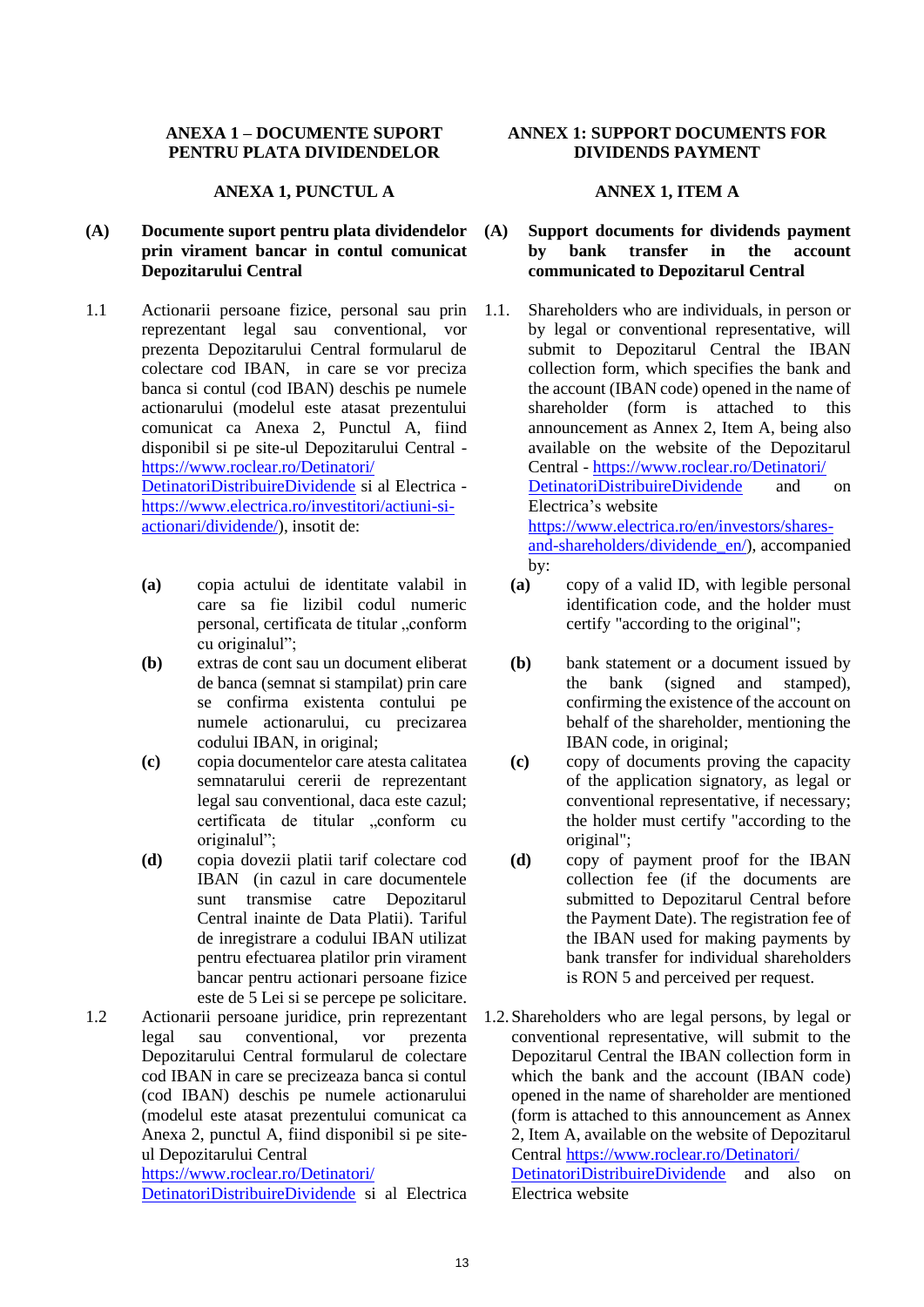[https://www.electrica.ro/investitori/actiuni-si](https://www.electrica.ro/investitori/actiuni-si-actionari/dividende/)[actionari/dividende/\)](https://www.electrica.ro/investitori/actiuni-si-actionari/dividende/), insotit de:

- **(a)** copie a certificatului de inmatriculare; certificata de titular "conform cu originalul";
- **(b)** copie dupa documentul care atesta calitatea de reprezentant legal al societatii (certificat constatator emis de registrul comertului / entitatea echivalenta pentru entitatile de nationalitate straina); certificata de titular "conform cu originalul";
- **(c)** copia documentelor care atesta calitatea de reprezentant conventional a semnatarului cererii, daca este cazul; certificata de titular ..conform cu originalul";
- **(d)** extras de cont sau un document eliberat de banca (semnat si stampilat) prin care se confirma existenta contului pe numele titularului - persoana juridica, cu precizarea codului IBAN, in original;
- **(e)** in cazul fondurilor de pensii, (i) copie act de identitate al reprezentantului legal al societatii de administrare a fondului, in termen de valabilitate carte/buletin de identitate cu CNP pentru cetatenii romani sau pasaport cu numar de identificare pentru cetatenii straini; (ii) copie certificat constatator al societatii de administrare a fondului/ alt document echivalent, nu mai vechi de 3 luni de zile, care sa mentioneze reprezentantul legal al societatii de administrare a fondului; (iii) copie certificat inregistrare/ alt document echivalent pentru societatea de administrare a fondului; (iv) copie decizie a autoritatii de reglementare care sa ateste autorizarea societatii de administrare a fondului si a fondului de pensii; (v) in cazul fondurilor de pensii nerezidente - certificat de rezidenta fiscala, in original sau in copie legalizata, apostilat/supralegalizat, daca este cazul, insotit de traducerea autorizata in limba romana, (vi) o declaratie pe proprie raspundere a reprezentantului legal al societatii de administrare a fondului care sa ateste ca autorizarea societatii de administrare a fondului si a fondului de pensii este valabila la data efectuarii platii, daca reprezinta fonduri de pensii astfel cum

[https://www.electrica.ro/en/investors/shares-and](https://www.electrica.ro/en/investors/shares-and-shareholders/dividende_en/)[shareholders/dividende\\_en/\)](https://www.electrica.ro/en/investors/shares-and-shareholders/dividende_en/), accompanied by:

- **(a)** copy of the registration certificate holder must certify "according to the original";
- **(b)** copy of the document certifying the capacity of the company's legal representative (certificate issued by the Trade Register / equivalent entity for entities of foreign nationality); holder must certify "according to the original";
- **(c)** copies of documents certifying the quality of the conventional representative of the application signatory, if necessary; holder must certify "according to the original";
- **(d)** bank statement or a document issued by the bank (signed and stamped) confirming the existence of the account on the holder's name - legal entity, specifying the IBAN, in original;
- **(e)** in the case of pension funds, (i) copy of the identity card of the fund management company's legal representative, valid card/ ID with PIN for Romanian citizens or passport with ID number for foreigners; (ii) copy of the fund management company's extract certificate / other equivalent document, not older than 3 months, stating the legal representative of the fund management company; (iii) copy of registration certificate / equivalent document for the fund management company; (iv) copy of the decision of the regulatory authority attesting authorization of the fund management company and of the pension fund; (v) in the case of non-resident pension funds tax residency certificate, original or certified copy, apostilled / super legalized, if necessary, accompanied by its Romanian certified translation, (vi) an affidavit of legal representatives of the administration fund stating that the authorization of the fund management company and the pension fund is valid on the date of payment if the pension fund is as defined in European Union Member State legislation or in one of the EFTA States and, if available, information on the official website of the regulator in the home country where pension fund status can be verified;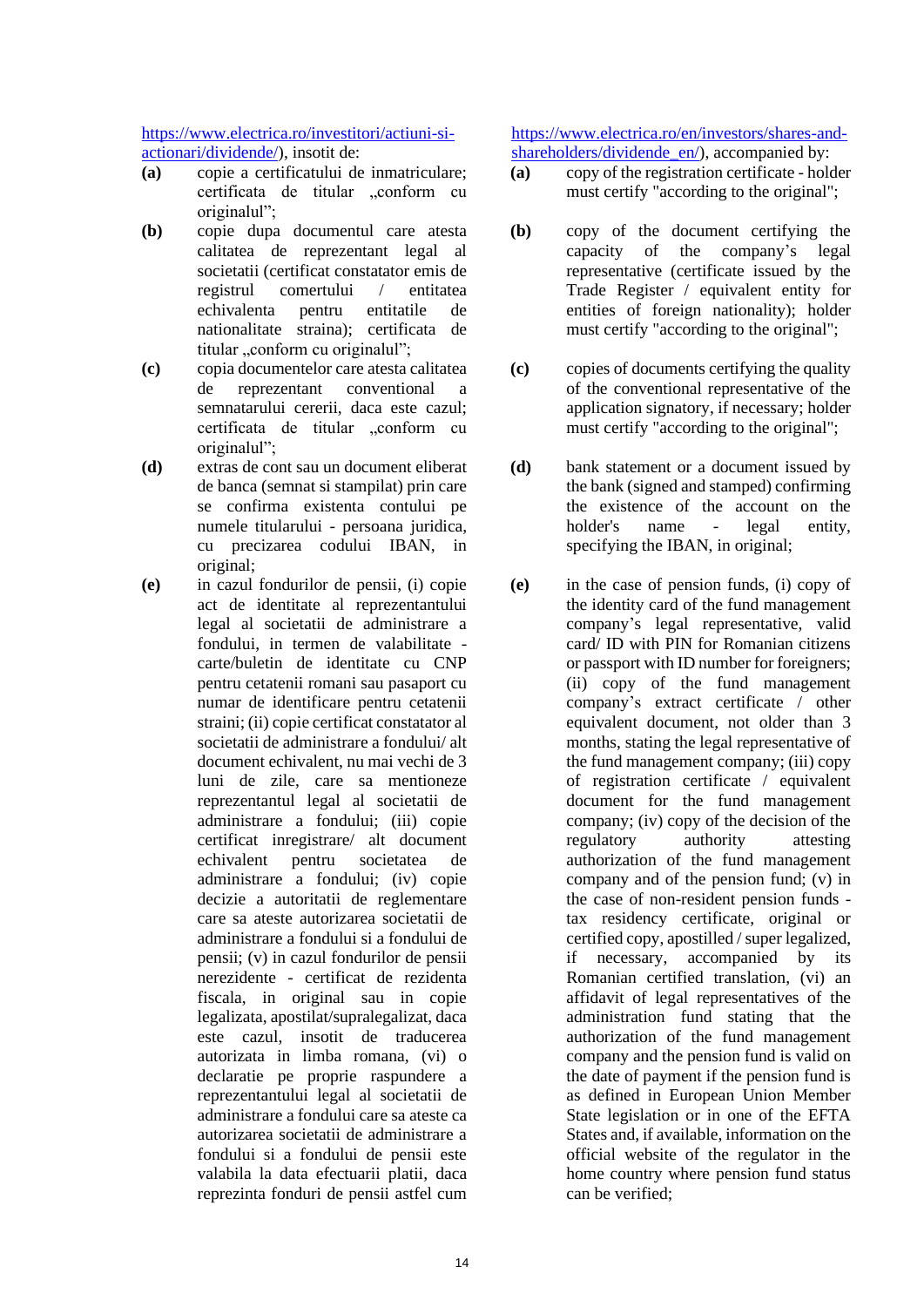sunt ele definite in legislatia statului membru al Uniunii Europene sau in unul dintre statele AELS, si daca sunt disponibile, informatii cu privire la siteul oficial al autoritatii de reglementare din tara de origine unde poate fi verificat statutul de fond de pensii;

- **(f)** copia dovezii platii tarif colectare cod IBAN (in cazul in care documentele sunt transmise catre Depozitarul Central inainte de data platii). Tariful de inregistrare a codului IBAN utilizat pentru efectuarea platilor prin virament bancar pentru actionar persoana juridica este de 10 Lei si se percepe pe solicitare.
- 1.3 Formularele de colectare cod IBAN se vor transmite prin posta la adresa: Depozitarul Central SA – Bucuresti, Bd. Carol I nr. 34 - 36, sector 2 sau vor fi depuse la sediul Depozitarului Central.
- 1.4 Depozitarul Central verifica documentatia transmisa de actionari potrivit celor mentionate la punctul 1.1, respectiv 1.2 de mai sus, iar in cazul in care documentatia nu este completa solicita completarea acesteia.
- 1.5 In cazul in care se doreste plata prin virament bancar in Data Platii, formularele de colectare cod IBAN trebuie receptionate de catre Depozitarul Central cu cel putin 4 zile anterior Datei Platii.
- 1.6 In cazul formularelor de colectare cod IBAN receptionate ulterior termenului prevazut la punctul 1.5 de mai sus, devin aplicabile prevederile sectiunii I. pct. [2.3](#page-1-1) din prezentul comunicat. Depozitarul Central va lua in considerare formularele de colectare cod IBAN receptionate cel mai tarziu cu 3 zile anterior datei-limita de distribuire a dividendelor indicata in Formularul de comanda.
- **(f)** a copy of proof of the IBAN collection fee payment (if the documents are submitted to Depozitarul Central). The registration fee of the IBAN used for making payments via bank transfer to the shareholder legal person is RON 10 for legal person shareholder and is perceived per request.
- 1.3.IBAN collection forms should be mailed to: Depozitarul Central SA - Bucharest, 34-36 Carol I Blvd, district 2, or they may be submitted directly at the HQ of Depozitarul Central.
- 1.4.Depozitarul Central verifies the documentation submitted by shareholders according to the provisions mentioned in paragraphs 1.1 and 1.2 above, and if the documentation is not complete, requests its completion.
- 1.5.If payment by bank transfer on the Payment Date is required, IBAN code collection forms must be received by Depozitarul Central at least 4 days prior to the Payment Date.
- 1.6.In case of IBAN code collection forms received after the deadline stipulated in section 1.5 above, the provisions of Section I. item 2.3 of this announcement become applicable. Depozitarul Central will take into consideration the IBAN code collection forms received at least 3 days prior to the dividends distribution deadline, indicated in the order form.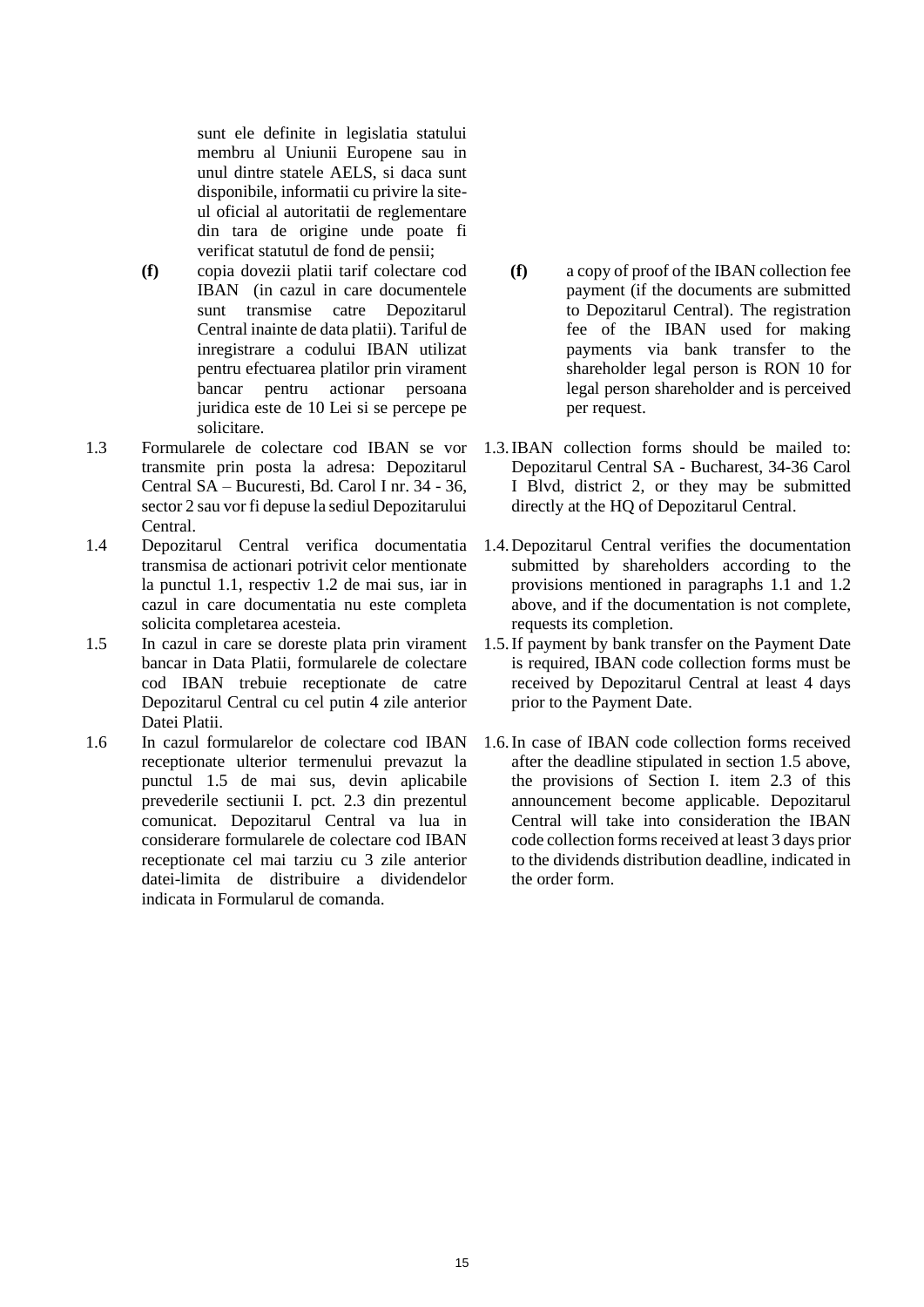### **ANEXA 1, PUNCTUL B**

- **(B) Documente suport pentru plata dividendelor in numerar / prin virament bancar, pentru plati instructate BRD**
- **(1) Lista de documente necesare incasarii/virarii sumelor cuvenite actionarilor persoane fizice - plati procesate in numerar/virament la ghiseele BRD**
- 1.1 Actionar persoana fizica rezidenta:
	- act de identitate avand inscris codul numeric personal (C.N.P.), in original; identificarea actionarului de catre BRD se va face pe baza informatiei regasite in campul rezervat CNP.
- 1.2 Actionar persoana fizica nerezidenta:
	- pasaport a carui serie si numar trebuie sa corespunda cu cele cu care este inregistrat actionarul in evidentele Depozitarului Central, in original.
- 1.3 Reprezentant legal (in speta tutore / parinte) al actionarului persoana fizica avand varsta sub 14 ani:
	- actul de identitate al tutorelui /parintelui (in original)
	- certificatul de naştere (in original) al actionarilor care trebuie sa aiba inscris C.N.P.-ul + 1 fotocopie certificata pentru conformitate cu originalul (fotocopia se retine de catre BRD);
	- actul juridic ce instituie tutela in cazul tutorelui care nu este unul dintre parinti + 1 fotocopie certificata pentru conformitate cu originalul (fotocopia se va retine de catre BRD).
- 1.4 In calitate de curator al actionarilor persoane fizice avand instituita curatela:
	- actul de identitate al curatorului (in original)
	- actul de identitate (in original) al actionarului avand inscris codul numeric personal (C.N.P.) + 1 fotocopie certificata pentru conformitate cu originalul (fotocopia se va retine de catre BRD);
	- actul juridic ce instituie curatela (in original) + 1 fotocopie certificata pentru conformitate cu originalul (fotocopia se va retine de catre BRD.
- 1.5 In calitate de imputernicit al actionarilor persoane fizice:
	- procura speciala autentificata la notariat (in original) care cuprinde imputernicirea de ridicare a dividendelor eliberata cu nu

### **ANNEX 1, ITEM B**

- **(B) Support documents for dividends payment in cash / by bank transfer, instructed to BRD**
- **(1) List of documents necessary to cash/transfer the amounts inhered to the shareholders, individuals, payments processed in cash/bank transfer at BRD counters**
- 1.1 Resident shareholder, individual:
	- identity card with PIN, in original; shareholder's identification by BRD is made based on information found in PIN field.
- 1.2Non-resident shareholder, individual:
	- passport, whose series and number must correspond to the shareholder's information registered within Depozitarul Central, in original
- 1.3 Legal representative (namely legal guardian/parent) of an individual shareholder under 14 years old:
	- legal guardian's / parent's identity card, in original;
	- birth certificate (in original) of shareholders, with  $PIN + 1$  photocopy certified for conformity with the original (photocopy will be retained by BRD);
	- legal document which proves the guardianship, for the guardian who is not one of the parents  $+1$  photocopy certified for conformity with the original (photocopy will be retained by BRD).
- 1.4 As curator of shareholders, individuals, with trusteeship:
	- curator's identity card (in original);
	- shareholder's identity card, in original, with  $PIN + 1$  photocopy certified for conformity with the original (photocopy will be retained by BRD);
	- legal document which proves the trusteeship + 1 photocopy certified for conformity with the original (photocopy will be retained by BRD).
	- 1.5 As empowered of the shareholders, individuals:
		- special notarized Power of Attorney (in original) that includes the empowerment to collect the dividends, issued no later than 3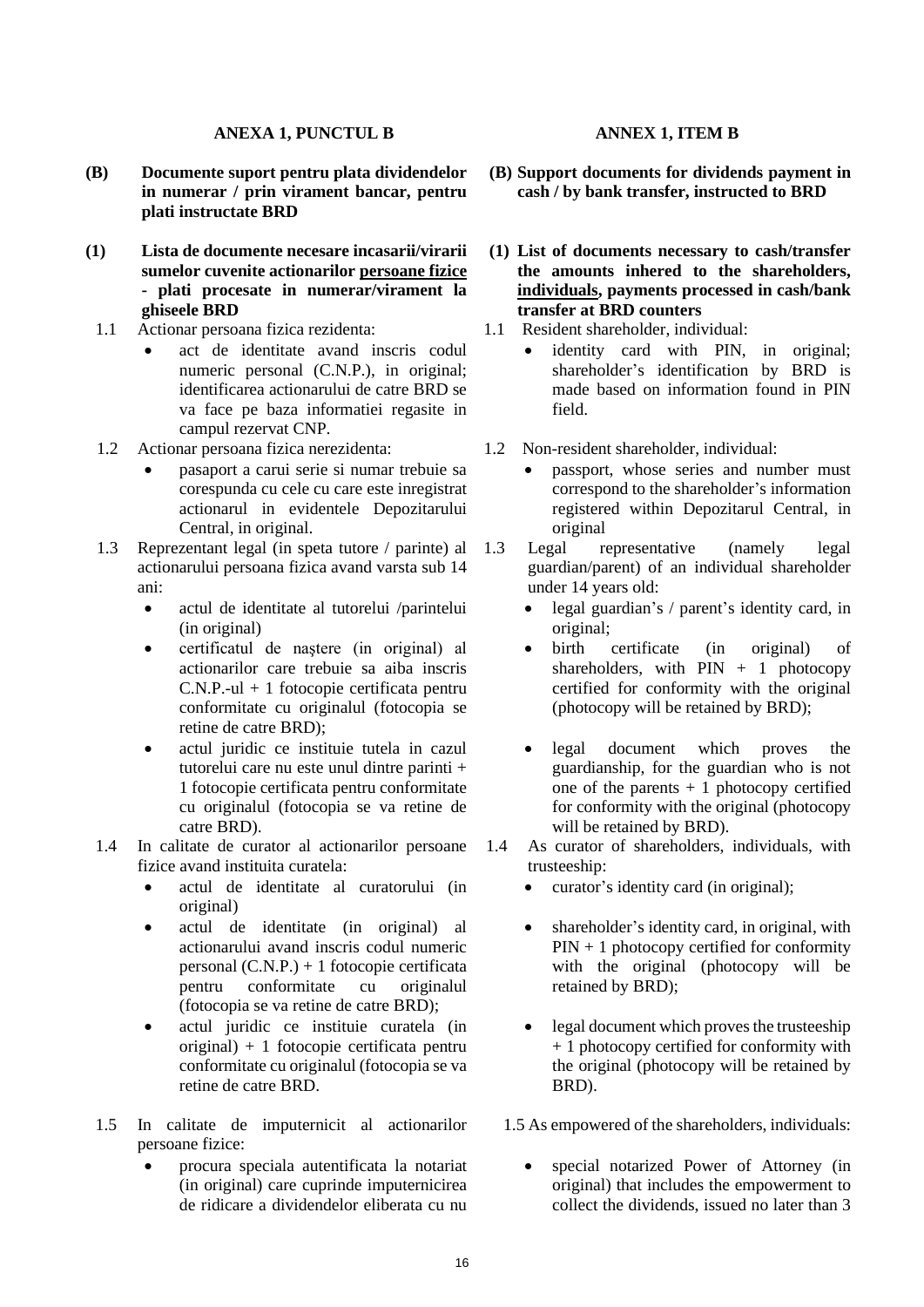mai mult de 3 ani anteriori datei in care se efectueaza plata, cu exceptia cazului in care imputernicirea are un termen de valabilitate mai mare de 3 ani si este valabila la data la care se efectueaza plata + 1 fotocopie certificata pentru conformitate cu originalul (fotocopia se va retine de catre BRD);

• actul de identitate al imputernicitului avand inscris codul numeric personal (C.N.P.), in original

**Nota 1**: In cazul coproprietarilor, platile se vor procesa sub conditia prezentarii la ghiseu a tuturor coproprietarilor, personal sau prin reprezentant legal si/sau conventional.

**Nota 2**: Documentele prezentate intr-o limba straina vor fi insotite de traducerea legalizata in limba romana iar daca sunt emise de o autoritate straina acestea trebuie sa fie apostilate sau supralegalizate, dupa caz.

**Nota 3**: **BRD va putea realiza plati in numerar in limita sumelor stabilite in legislatia aplicabila**.

**Nota 4: In cazul platilor prin virament bancar in alte banci decat BRD la documentele de mai sus se anexeaza si extras de cont certificat** de banca unde se solicita transferul dividendelor sau document doveditor emis de banca din care sa reiasa titularul contului bancar. **Titularul contului poate fi doar actionarul.**  Formularele specifice reprezentand Cereri de plata prin virament bancar a dividendelor pe anul 2021, se gasesc pe site-ul [https://www.electrica.ro/investitori/actiuni-si](https://www.electrica.ro/investitori/actiuni-si-actionari/dividende/)[actionari/dividende/](https://www.electrica.ro/investitori/actiuni-si-actionari/dividende/)

## **1.6 Situatii exceptionale**

Nu se vor efectua plati de dividende nete la ghiseu in urmatoarele cazuri:

- catre actionarii al caror CNP din actele prezentate la ghiseu nu concorda cu cel inscris in evidentele BRD si primite de la Depozitarul Central. Acestia vor fi indrumati catre Depozitarul Central;
- catre mostenitorii actionarilor, in baza certificatelor de mostenitor. Acestia vor fi indrumati catre Depozitarul Central;
- in orice alta situatie exceptionala, caz in care actionarii nereprezentati de Participant vor fi indrumati catre Depozitarul Central.

years prior to the payment date, except for empowerments with a validity of more than 3 years, valid on the payment date + 1 photocopy certified for conformity with the original (photocopy will be retained by BRD);

• the empowered person's identity card, with PIN, in original.

**Note 1:** In case of co-owners, the payments will be processed under the condition of the presence at the counter of all the co-owners, in person or by legal and/or conventional representative.

**Note 2:** Documents submitted in a foreign language will be accompanied by an authenticated translation into Romanian and, if a foreign authority issued them, then they will be authenticated by apostille or super legalized, as applicable.

**Note 3: BRD will be able to perform cash payments in the limit of amounts established by the applicable legislations.**

**Note 4: In case of bank transfer payments to banks other than BRD, the above documents will have attached a bank statement certified** by the bank where the dividends transfer is required or a document, issued by the bank, which confirms the bank account holder. **The account's holder can be only the shareholder**. The specific forms representing Payment requests by bank transfer of the 2021 dividends may be found on the websites [https://www.electrica.ro/en/investors/shares-and](https://www.electrica.ro/en/investors/shares-and-shareholders/dividende_en/)[shareholders/dividende\\_en/](https://www.electrica.ro/en/investors/shares-and-shareholders/dividende_en/)

## **1.6 Exceptional situations**

No net dividend payments will be made at the counter in the following cases:

- to the shareholders whose PIN of the documents submitted at the counter is inconsistent with the one mentioned in the BRD records and received from Depozitarul Central. They will be guided to Depozitarul Central;
- to the shareholder's heirs, based on heir certificates. They will be guided to Depozitarul Central;
- any other exceptional situation, in which case the shareholders not represented by the Participant will be guided to Depozitarul Central.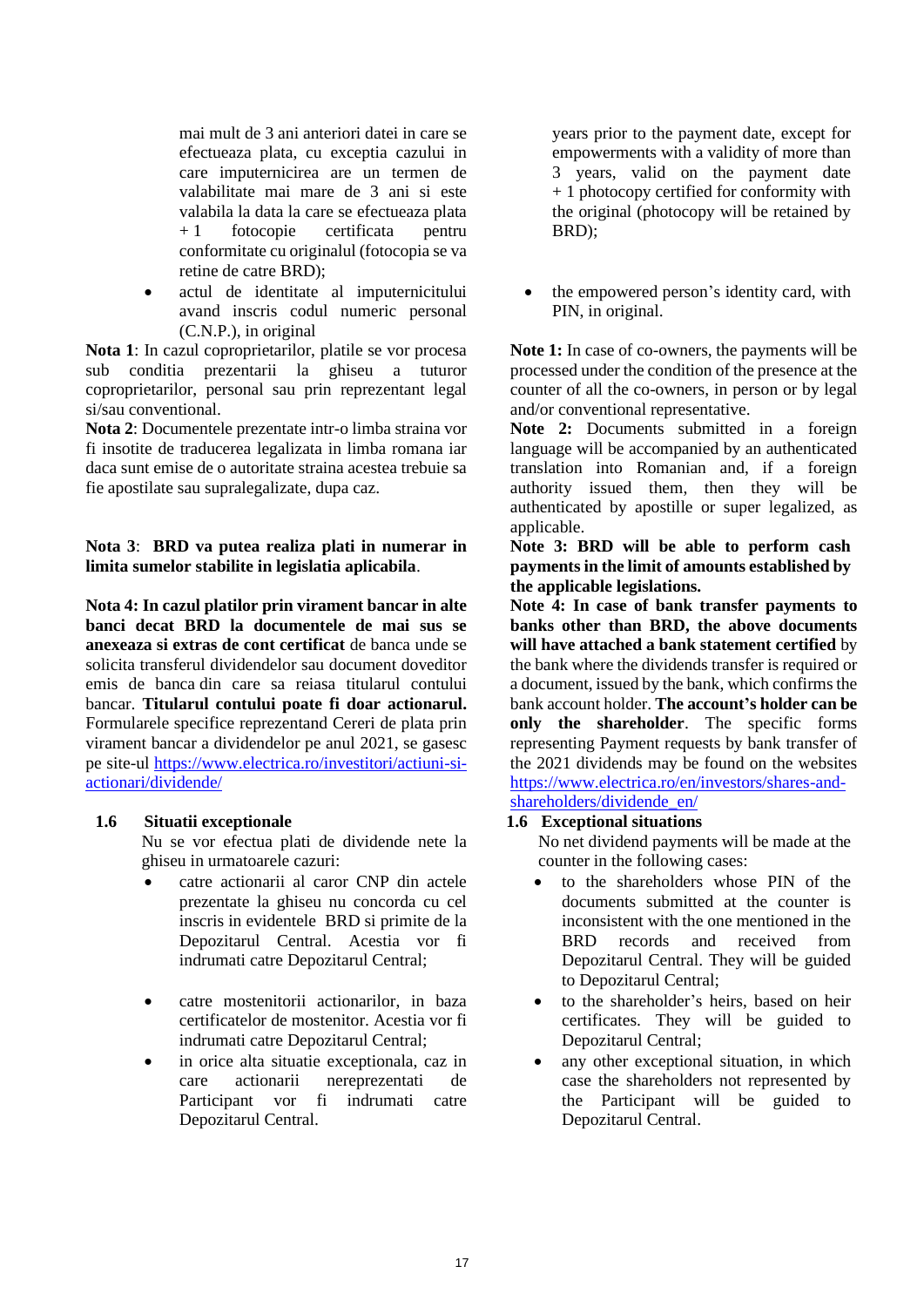- **(2) Lista de documente necesare incasarii/virarii sumelor cuvenite actionarilor persoane juridice - plati procesate in virament la ghiseele BRD**
	- certificatul de inmatriculare / inregistrare al persoanei juridice / entitatii in Registrul Comertului / alt document echivalent care sa ateste inregistrarea persoanei juridice/entitatii la autoritatea competenta + 1 fotocopie care se va retine de catre BRD;
	- act de identitate al reprezentantului legal sau, dupa caz, al mandatarului;
	- certificatul constatator de la Registrul Comertului / document echivalent emis de autoritatea competenta nu mai vechi de 3 luni care sa mentioneze reprezentantul legal al societatii + 1 fotocopie care se va retine de catre BRD;
	- procura notariala in original sau in copie legalizata (procura se va retine de catre BRD), daca este cazul.

Plata actionarilor persoane juridice se va efectua numai prin virament bancar.

**In cazul platilor prin virament bancar in alte banci decat BRD la documentele de mai sus se anexeaza si extras de cont certificat** de banca unde se solicita transferul dividendelor sau document doveditor emis de banca din care sa reiasa titularul contului bancar. Titularul contului poate fi **doar actionarul**.

- **(2) List of documents necessary to cash/transfer sums to legal entities shareholders - payments processed by bank transfer at BRD counters**
	- registration certificate / registration of the legal person / entity within the Trade Register / other equivalent document attesting registration of legal person / entity to the competent authority + 1 photocopy which will be retained by BRD;
	- identity card of the legal representative or, if applicable, of the empowered representative;
	- ascertain certificate from the Trade Register / equivalent document issued by the competent authority, not older than 3 months, mentioning the legal representative  $+1$  photocopy which will be retained by BRD;
	- notarized power of attorney in original or certified copy (power of attorney will be retained by BRD), if applicable.

Payment to the shareholders, legal entities, will be made only by bank transfer.

**In case of payments by bank transfer in banks other than BRD, the above documents will also contain a certified** bank statement, issued by the bank where the dividends transfer is requested, or supporting document issued by the bank, confirming the bank account holder. The account holder can be **the shareholder only**.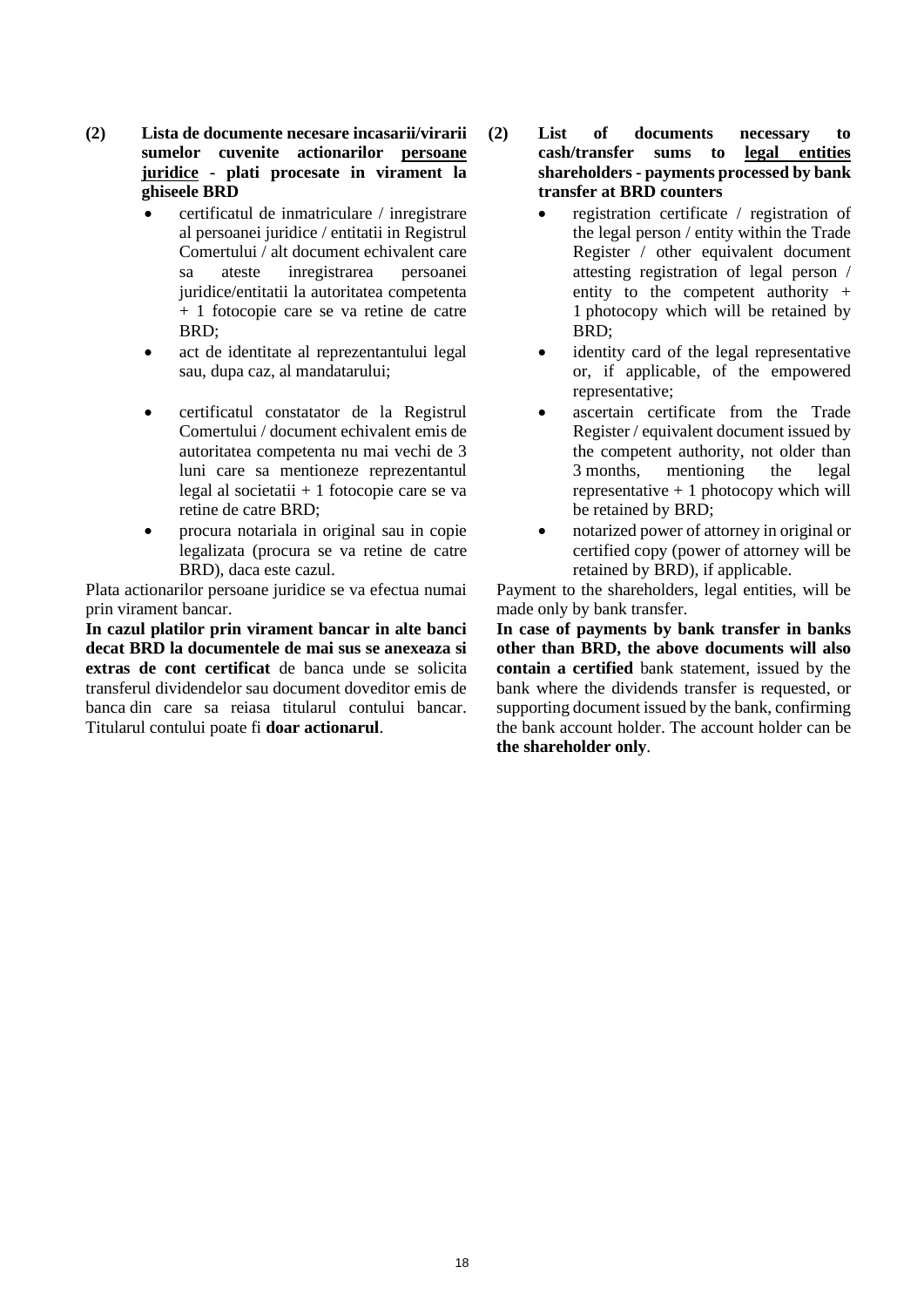#### **ANEXA 1, PUNCTUL C**

### **(C) Alte Prevederi**

#### **(1) Instrumente financiare detinute in coproprietate**

In cazul instrumentelor financiare detinute in coproprietate de doi sau mai multi actionari, plata dividendelor se va realiza cu urmatoarele particularitati:

- 1.1 In cazul platilor prin virament bancar in contul actionarilor nereprezentati de Participant, Depozitarul Central va vira dividendele cuvenite coproprietarilor in contul indicat de Electrica sau, in cazul in care aceasta informatie nu a fost furnizata Depozitarului Central, in contul indicat de catre toti coproprietarii in baza solicitarii comune adresata Depozitarului Central.
- 1.2 In cazul platilor la ghiseele BRD, platile se vor face in numerar sau virament (in functie de solicitarea actionarilor coproprietari) cu conditia ca toti coproprietarii sa se prezinte la BRD, personal sau prin reprezentant legal si / sau conventional si sa prezinte documentele prevazute la sectiunea 1 din Anexa 1, punctul B.
- 1.3 In cazul platilor in conturile Participantilor, dividendele cuvenite coproprietarilor vor fi virate Participantului ai carui clienti sunt.
- 1.4 In situatia in care coproprietarii solicita atat inregistrarea de catre Depozitarul Central a transferului direct de proprietate asupra instrumentelor financiare ca efect al iesirii din indiviziune, in conformitate cu Regimul juridic aplicabil, cat si plata directa catre fiecare dintre coproprietari conform numarului de instrumente dobandite in proprietate exclusiva, Depozitarul Central va bloca plata dividendelor si va informa Electrica cu privire la inregistrarea respectivului transfer de proprietate si numarul de instrumente financiare dobandite in proprietate exclusiva de catre fiecare dintre coproprietari. Electrica va calcula valoarea dividendelor corespunzatoare fiecarui fost coproprietar si va transmite Depozitarului Central informatiile pentru plata dividendelor catre fiecare dintre acestia, plata urmand a se face conform prezentei proceduri, dupa ce datele corespunzatoare au fost comunicate BRD.

### **ANNEX 1, ITEM C**

#### **(C) Other Provisions**

#### **(1) Financial instruments held in co-ownership**

In case of financial instruments held in co-ownership by two or more shareholders, the dividends payment will be made with the following features:

- 1.1. In case of bank transfer payments to the account of shareholders not represented by a Participant, Depozitarul Central will transfer the dividends owed to the co-owners to the account indicated by Electrica or, if this information has not been provided to Depozitarul Central, into the account indicated by all the co-owners, based on a joint request addressed to Depozitarul Central.
- 1.2. In case of cash payments at BRD counters, payments will be made in cash or bank transfer, (depending on the request of the co-owners shareholders), provided that all co-owners come to BRD in person or through legal and / or conventional representative, and submit the documents referred to in section 1 of Annex 1, item B.
- 1.3. In case of payments into the participants' accounts, the dividends owed to the co-owners will be paid to the Participant, whose clients these are.
- 1.4. In the event that the co-owners require registration to Depozitarul Central of direct transfer of financial instruments ownership, as a result of exiting the tenancy, in accordance to the applicable legal regime, as well as direct payment to each of the co-owners according to the number of instruments acquired in exclusive property, Depozitarul Central will block payment of dividends and will inform Electrica on that transfer of ownership registration and also on the number of financial instruments acquired in exclusive ownership by each co-owner. Electrica will calculate the dividend amount corresponding to each former co-owner and transmit the information to Depozitarul Central on each dividend payment, payment being made in accordance with this procedure, after the corresponding information was communicated to BRD.